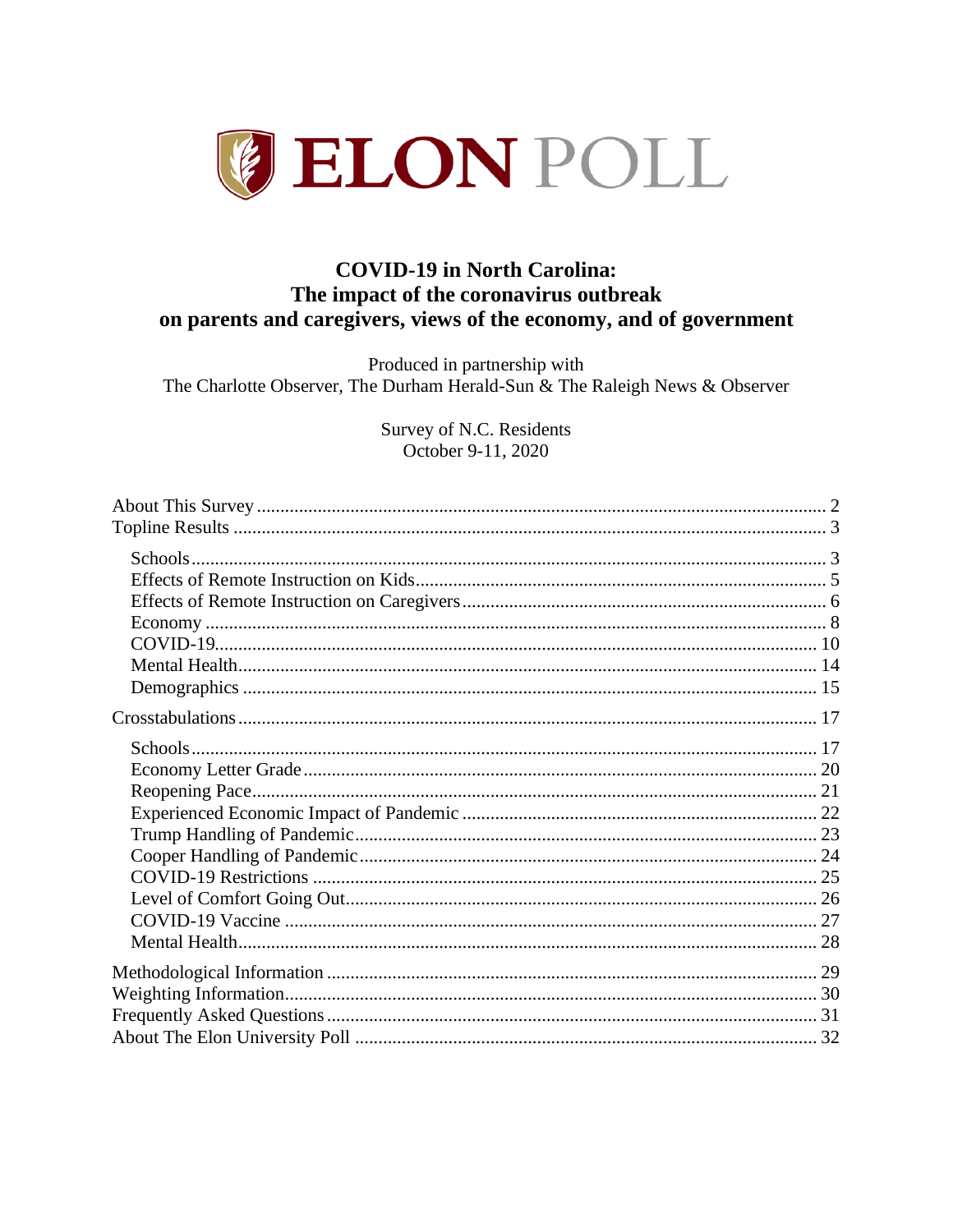# **BELON POLL**

# <span id="page-1-0"></span>**About This Survey**

The Elon University Poll conducted a representative online survey of 1,382 adult North Carolina residents from October 9-11, 2020.

The results have a credibility interval of +/- 2.9 percentage points. Unless otherwise noted, results reported below are percentages (%) and sample sizes (N).

This survey's questionnaire explored attitudes related to three primary topics:

1. Schools

- Opinions about K-12 schools reopening for in-person instruction
- The impact of remote instruction so far, on kids and caregivers

2. The Economy

- The impact of coronavirus on views of the national economy
- Experience with various economic impacts from the pandemic

#### 3. COVID-19

- Opinions about government handling of the pandemic
- Comfort going out to various places
- Willingness to take a COVID-19 vaccine

We also included a brief mental health battery, to gauge North Carolina residents' overall level of emotional well-being.

We repeated questions about the economy and COVID-19 that we asked in our [June 2020](http://www.elon.edu/u/elon-poll/wp-content/uploads/sites/819/2020/07/elon-poll-june-covid-final.pdf) survey of North Carolina residents. Where appropriate, we include the results from this past survey as a point of comparison in the toplines report below.

For highlights and interpretation of the key findings from this survey, please see the press release associated with this report.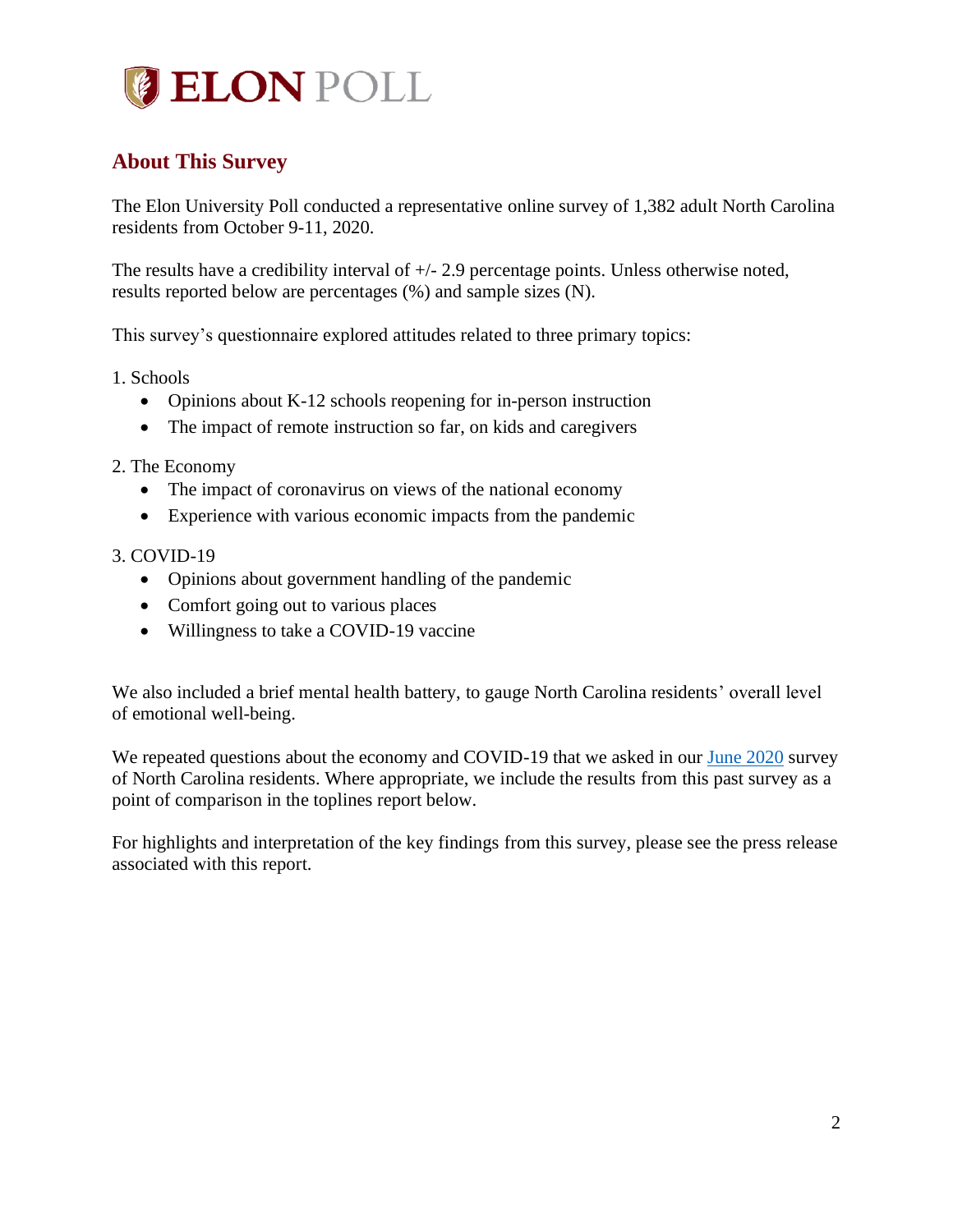

# <span id="page-2-0"></span>**Topline Results**

#### <span id="page-2-1"></span>**Schools**

This fall, most schools in North Carolina have held classes online rather than in-person. Overall, would you say this was a good decision or a bad decision?

|                      | $\%$ |      |
|----------------------|------|------|
| <b>Good decision</b> | 77   | 1066 |
| <b>Bad decision</b>  | 16   | 222  |
| No opinion           | 7    | 98   |
| Total                | 100  | 1386 |

North Carolina grades K-5 now have the option to offer full time in-person instruction. Overall, would you say this was a good decision or a bad decision?

|                      | $\frac{0}{0}$ |      |
|----------------------|---------------|------|
| <b>Good decision</b> | 48            | 665  |
| <b>Bad decision</b>  | 41            | 565  |
| No opinion           | 11            | 157  |
| Total                | 100           | 1386 |

Should school districts have the option to offer full time in-person instruction for grades 6-12?

|                | $\frac{0}{0}$ |      |
|----------------|---------------|------|
| Yes            | 56            | 768  |
| N <sub>0</sub> | 37            | 515  |
| No opinion     | 7             | 100  |
| Total          | 100           | 1382 |

Should school districts have the option to offer part time in-person instruction for grades 6-12, also known as a hybrid model?

|                | $\%$ | N    |
|----------------|------|------|
| Yes            | 67   | 931  |
| N <sub>0</sub> | 25   | 346  |
| No opinion     | 8    | 106  |
| Total          | 100  | 1382 |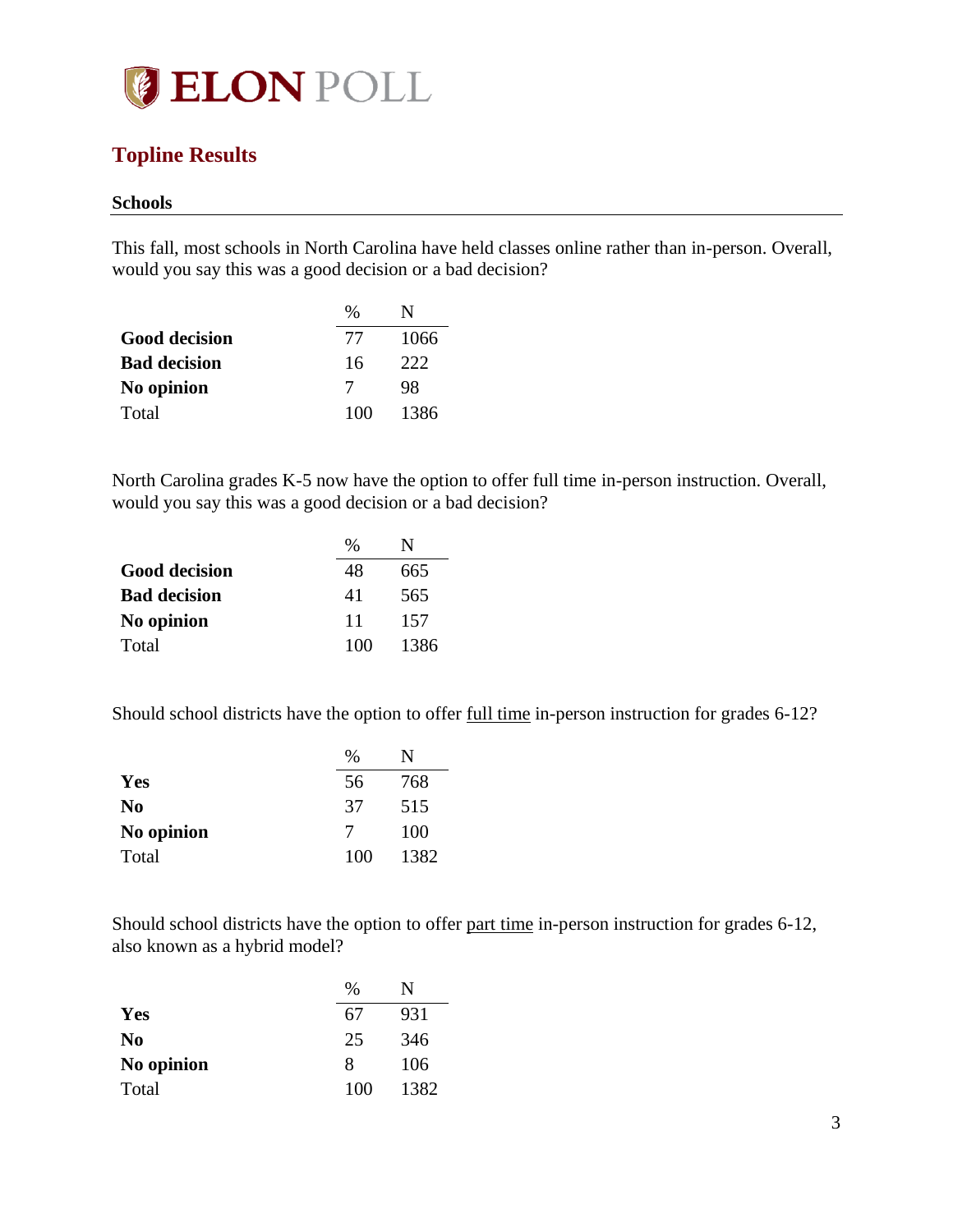

When do you think K-12 schools should return to full time in-person instruction for most students?

|                                                         | %              | N   |
|---------------------------------------------------------|----------------|-----|
| As soon as possible                                     | 22             | 302 |
| In the next couple of months                            | 12             | 159 |
| Before the end of this school year                      | 8              | 107 |
| At the start of the next school year                    | 14             | 196 |
| Only when there is a vaccine and/or treatment for COVID | -34            | 470 |
| Don't know enough to say                                | 9              | 123 |
| No opinion                                              | $\overline{2}$ | 27  |
| Total                                                   | 100            | 384 |

If most K-12 schools returned to full time in-person instruction, how worried would you be about the spread of COVID-19 between students, teachers, and caregivers?

|                          | $\%$ |      |
|--------------------------|------|------|
| <b>Extremely worried</b> | 38   | 523  |
| Very worried             | 23   | 317  |
| <b>Somewhat worried</b>  | 22   | 307  |
| A little worried         | 11   | 149  |
| Not at all worried       | 6    | 89   |
| Total                    | 100  | 1385 |

Are you the parent or caregiver for a child in North Carolina K-12 public schools? A caregiver is anyone who looks after a child, even if only part-time.

|                | $\frac{0}{0}$ | N    |
|----------------|---------------|------|
| Yes            | 41            | 566  |
| N <sub>0</sub> | 59            | 818  |
| Total          | 100           | 1382 |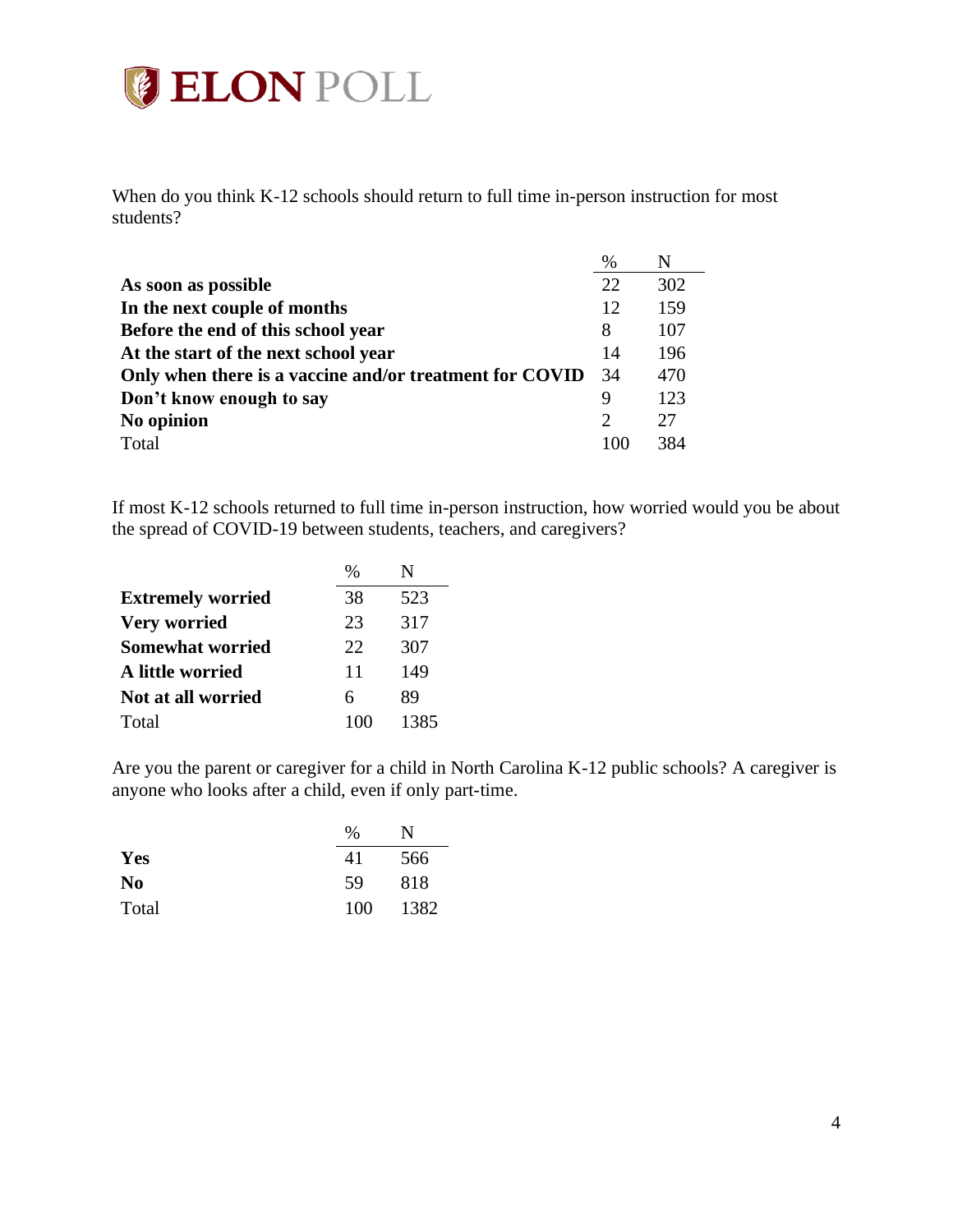

#### <span id="page-4-0"></span>**Effects of Remote Instruction on Kids**

Note: These questions were asked of caregivers only.

What grade is the oldest child you care for, who has had the most recent birthday?

|         | $\%$ | N   |
|---------|------|-----|
| $K-2$   | 25   | 145 |
| $3 - 5$ | 21   | 125 |
| $6 - 8$ | 23   | 137 |
| $9-12$  | 31   | 182 |
| Total   | 100  | 589 |

Has your student mainly attended class in-person, mainly attended online, or mainly attended through a combination of online and in-person instruction?

|                         | $\%$ | N   |
|-------------------------|------|-----|
| <b>Mostly in-person</b> | 19   | 109 |
| <b>Mostly online</b>    | 65   | 385 |
| <b>Combination</b>      | 16   | 97  |
| Total                   | 100  | 591 |

Compared to past school years, has your student had a better or worse experience this school year?

|               | $\%$ | N   |
|---------------|------|-----|
| <b>Better</b> | 33   | 185 |
| Worse         | 40   | 222 |
| No difference | 28   | 156 |
| Total         | 100  | 563 |

Compared to past school years, would you say your student is learning more or less this school year?

|                       | $\frac{0}{0}$ |     |
|-----------------------|---------------|-----|
| More                  | 29            | 162 |
| <b>Less</b>           | 39            | 218 |
| About the same amount | 33            | 186 |
| Total                 | 100           | 565 |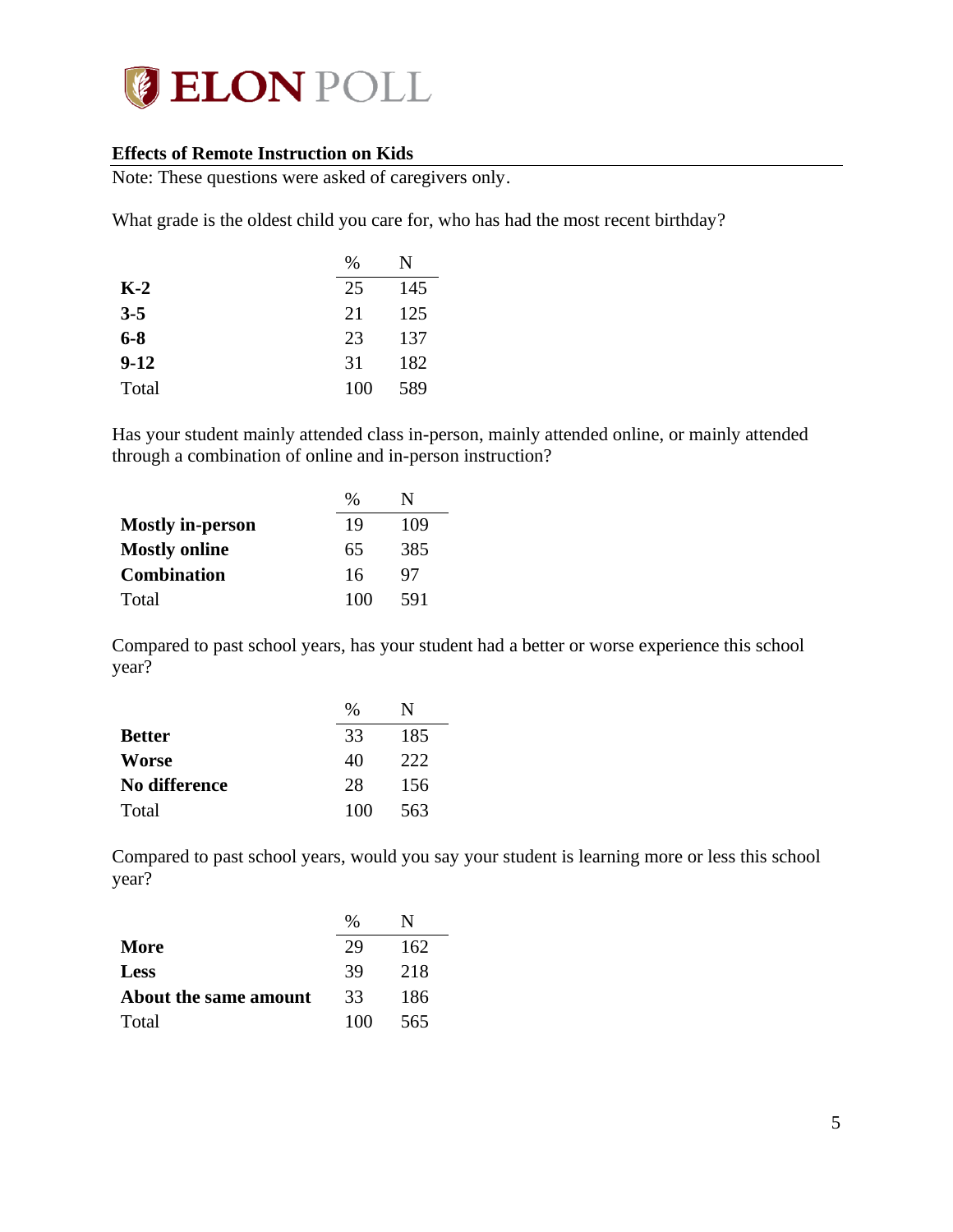

Overall, has remote instruction had a positive or negative effect on your student?

|                 | %   |     |
|-----------------|-----|-----|
| <b>Positive</b> | 45  | 263 |
| <b>Negative</b> | 36  | 213 |
| No effect       | 19  | 115 |
| Total           | 100 | 591 |

## <span id="page-5-0"></span>**Effects of Remote Instruction on Caregivers**

Note: These questions were asked of caregivers only.

Generally speaking, to what extent has supervising and assisting with remote instruction disrupted your day-to-day life?

|               | %   |     |
|---------------|-----|-----|
| Not at all    | 16  | 94  |
| Not much      | 30  | 180 |
| A fair amount | 32  | 191 |
| A great deal  | 21  | 127 |
| Total         | 100 | 592 |

In the past year, have you had to do any of the following in order to supervise and assist with remote instruction?

Fallen behind with your own work

|                | %   | N   |
|----------------|-----|-----|
| Yes            | 43  | 254 |
| N <sub>0</sub> | 41  | 244 |
| Not applicable | 16  | 94  |
| Total          | 100 | 592 |

Taken on fewer hours at your job

|                | $\frac{0}{0}$ | N   |
|----------------|---------------|-----|
| Yes            | 33            | 195 |
| N <sub>0</sub> | 47            | 276 |
| Not applicable | 20            | 120 |
| Total          | 100           | 592 |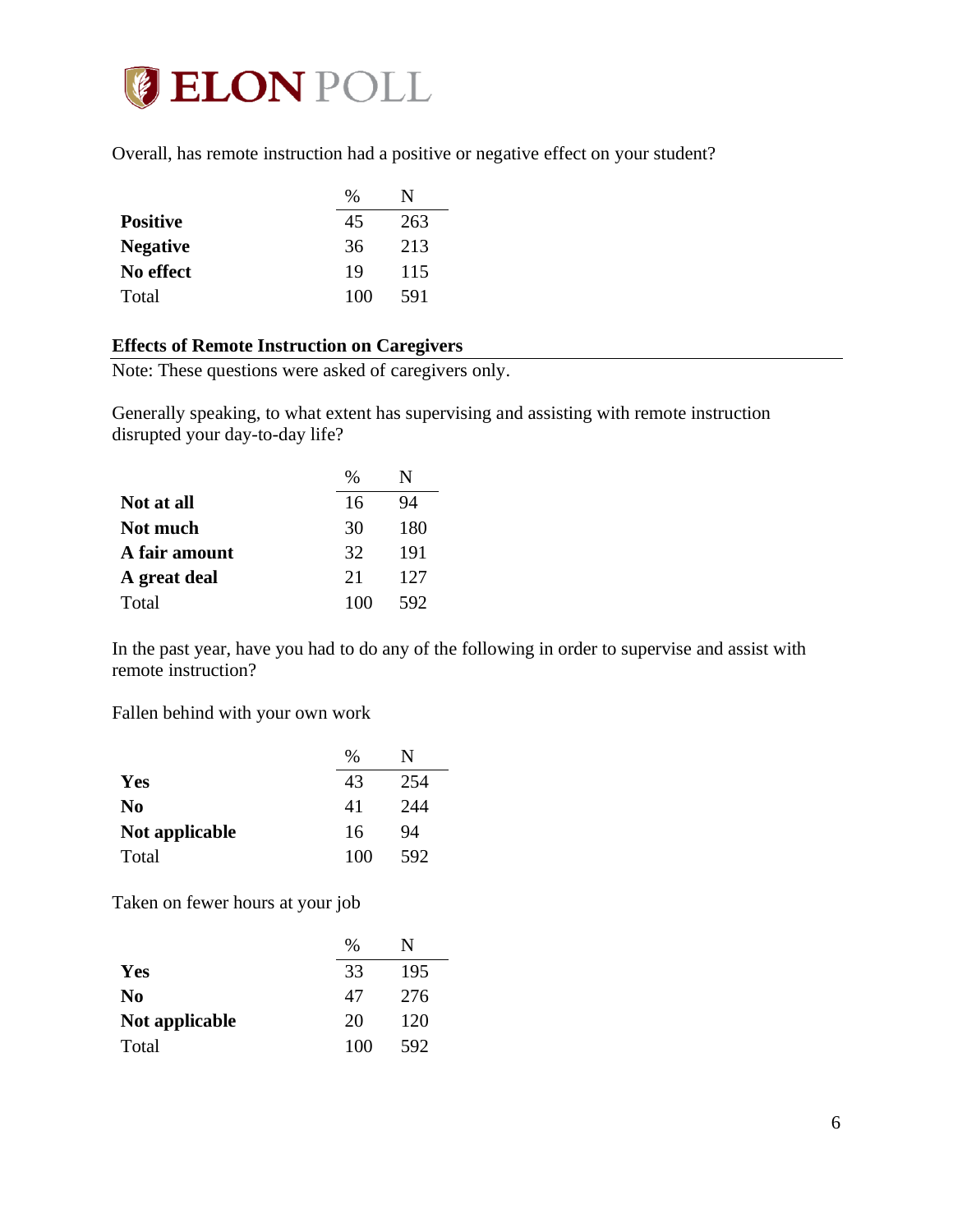

## Taken on fewer responsibilities at your job

|                | $\frac{0}{0}$ | N   |
|----------------|---------------|-----|
| Yes            | 36            | 211 |
| N <sub>0</sub> | 43            | 253 |
| Not applicable | 22            | 128 |
| Total          | 100           | 592 |

# Changed your job

|                | %   | N   |
|----------------|-----|-----|
| Yes            | 18  | 109 |
| N <sub>0</sub> | 60  | 355 |
| Not applicable | 22  | 128 |
| Total          | 100 | 592 |

# Quit your job

|                | %   | N   |
|----------------|-----|-----|
| Yes            | 15  | 87  |
| N <sub>0</sub> | 63  | 374 |
| Not applicable | 22  | 131 |
| Total          | 100 | 592 |

Summary of the above labor effects:

|                                                 | $\frac{0}{0}$ | N    |
|-------------------------------------------------|---------------|------|
| Not a caregiver                                 | 59            | 818  |
| Labor effects not applicable (not in workforce) | 12            | 170  |
| <b>Experienced no effects on work</b>           | 10            | 143  |
| <b>Experienced one or more effects on work</b>  | 18            | 252  |
| Total                                           | 100           | 1384 |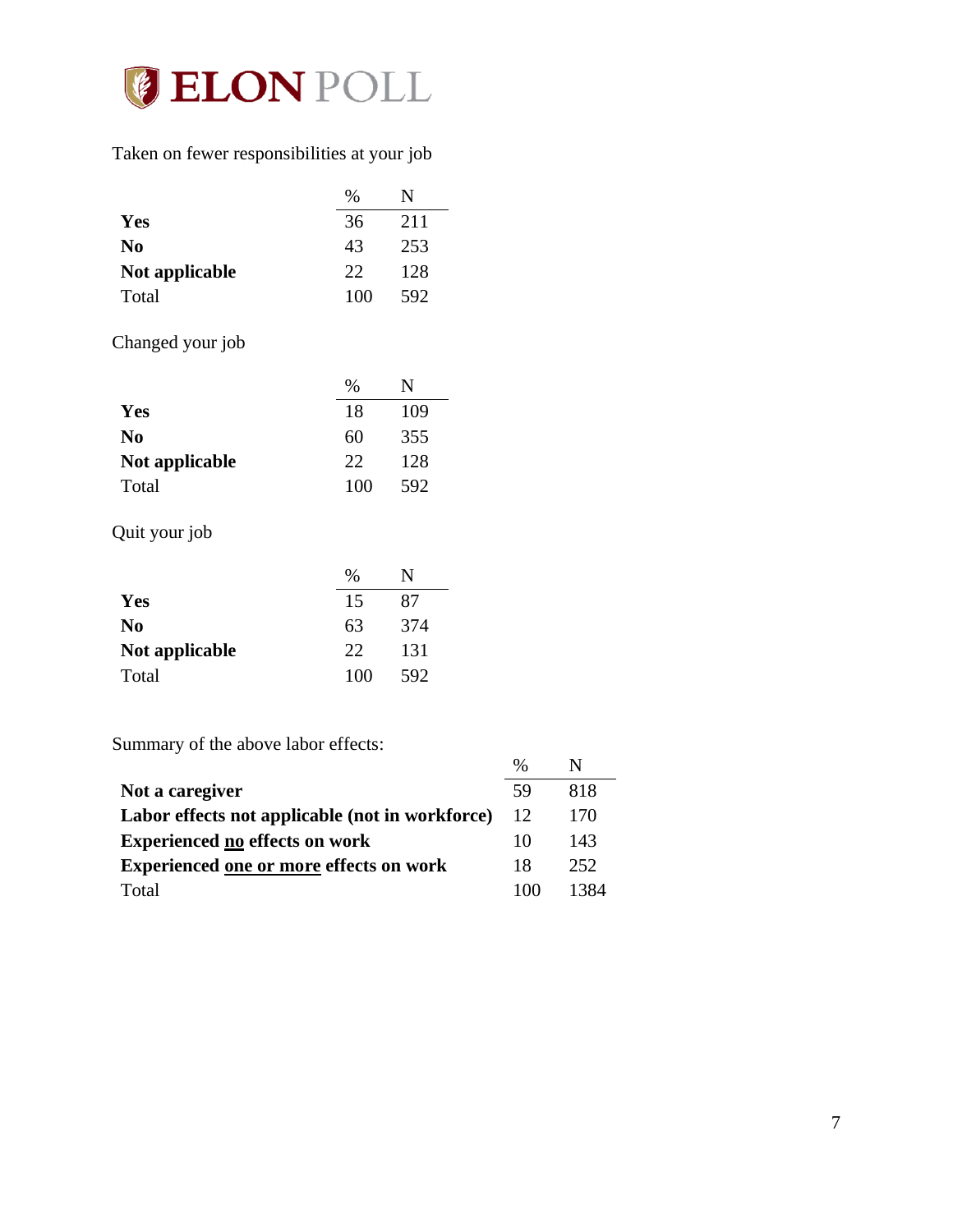

#### <span id="page-7-0"></span>**Economy**

What letter grade would you give the current national economy?

|             | %               | N                 | <b>June 2020</b> |
|-------------|-----------------|-------------------|------------------|
|             |                 | 98                | 5                |
| B           | 19              | 268               | 18               |
| $\mathbf C$ |                 |                   | 40               |
| D           | $\frac{32}{26}$ | 438<br>366<br>216 | 25               |
| F           | 16              |                   | 13               |
| Total       | 100             | 1386              | 100              |

Thinking about tradeoffs between public health and the economy, has the timing of North Carolina's phased reopening been too fast, too slow, or about right?

|                 | $\frac{0}{0}$ |      |
|-----------------|---------------|------|
| <b>Too fast</b> | 33            | 451  |
| <b>Too slow</b> | 28            | 390  |
| About right     | 39            | 543  |
| Total           | 100           | 1385 |

Since the start of the coronavirus outbreak, has your personal financial situation gotten better, stayed about the same, or gotten worse?

|               | $\%$ | N.       | June 2020 |
|---------------|------|----------|-----------|
| <b>Better</b> | 12   | 171      | 10        |
| <b>Same</b>   | 56   | 776      | 55        |
| <b>Worse</b>  | 32   | 438      | 36        |
| Total         | 100  | 1385 100 |           |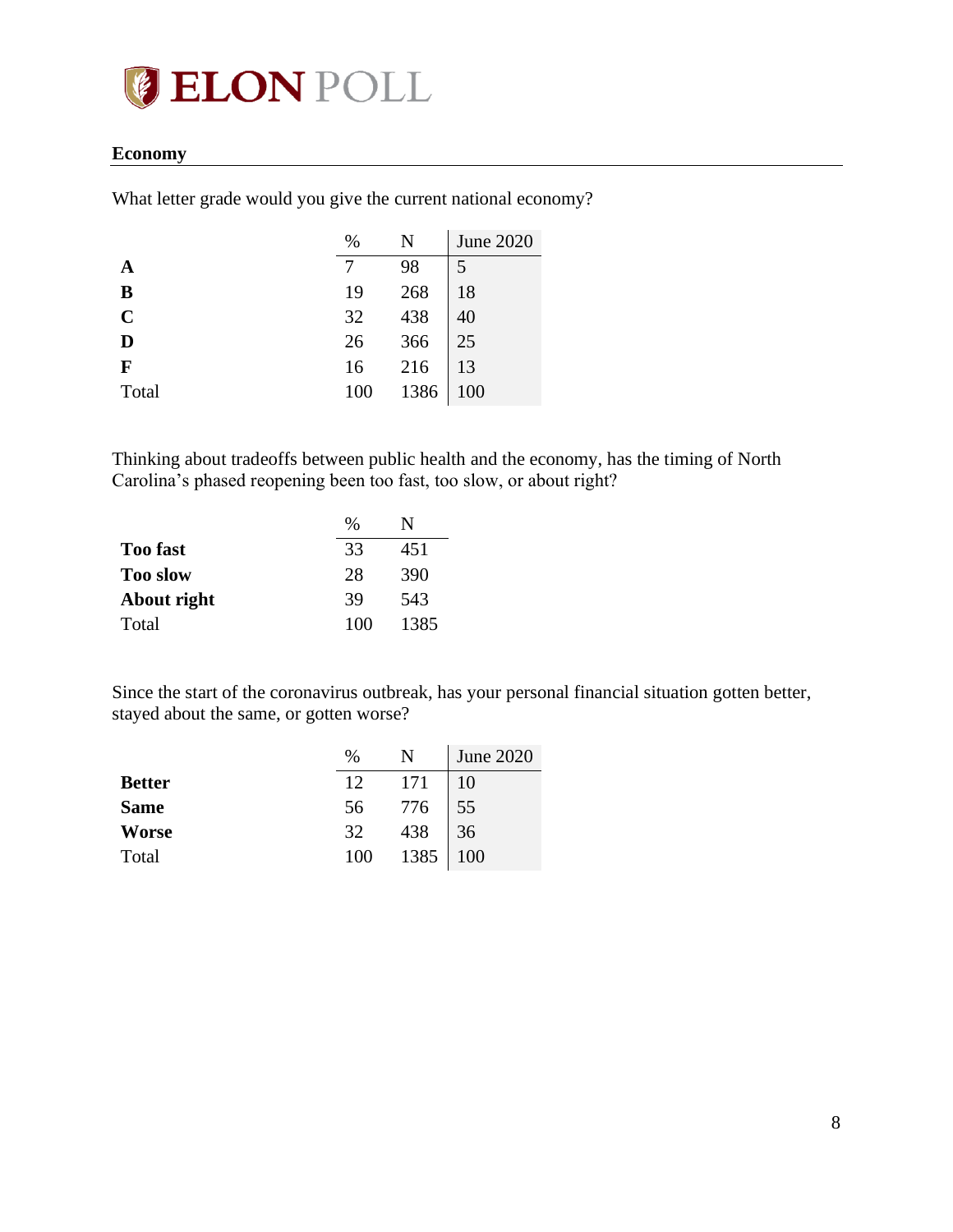

As a result of the coronavirus outbreak, have you had any of the following experiences?

Lost a job or got laid off

|                | $\%$ | N    |
|----------------|------|------|
| Yes            | 19   | 259  |
| N <sub>0</sub> | 81   | 1121 |
| Total          | 100  | 1380 |

Taken a pay cut due to reduced hours or demand for your work

|                | $\frac{0}{0}$ | N    |
|----------------|---------------|------|
| Yes            | 24            | 325  |
| N <sub>0</sub> | 76            | 1055 |
| Total          | 100           | 1380 |

Had trouble paying your bills

|                | $\%$ | N    |
|----------------|------|------|
| Yes            | 34   | 468  |
| N <sub>0</sub> | 66   | 911  |
| Total          | 100  | 1379 |

Felt worried about your finances

|                | $\%$ | N    |
|----------------|------|------|
| Yes            | 54   | 737  |
| N <sub>0</sub> | 47   | 641  |
| Total          | 100  | 1378 |

Summary of the above economic effects:

|                    | $\%$ | N    |
|--------------------|------|------|
| All 4 of the above | 8    | 113  |
| 3 of the above     | 12   | 176  |
| 2 of the above     | 19   | 258  |
| 1 of the above     | 19   | 262  |
| None of the above  | 41   | 552  |
| Total              | 100  | 1384 |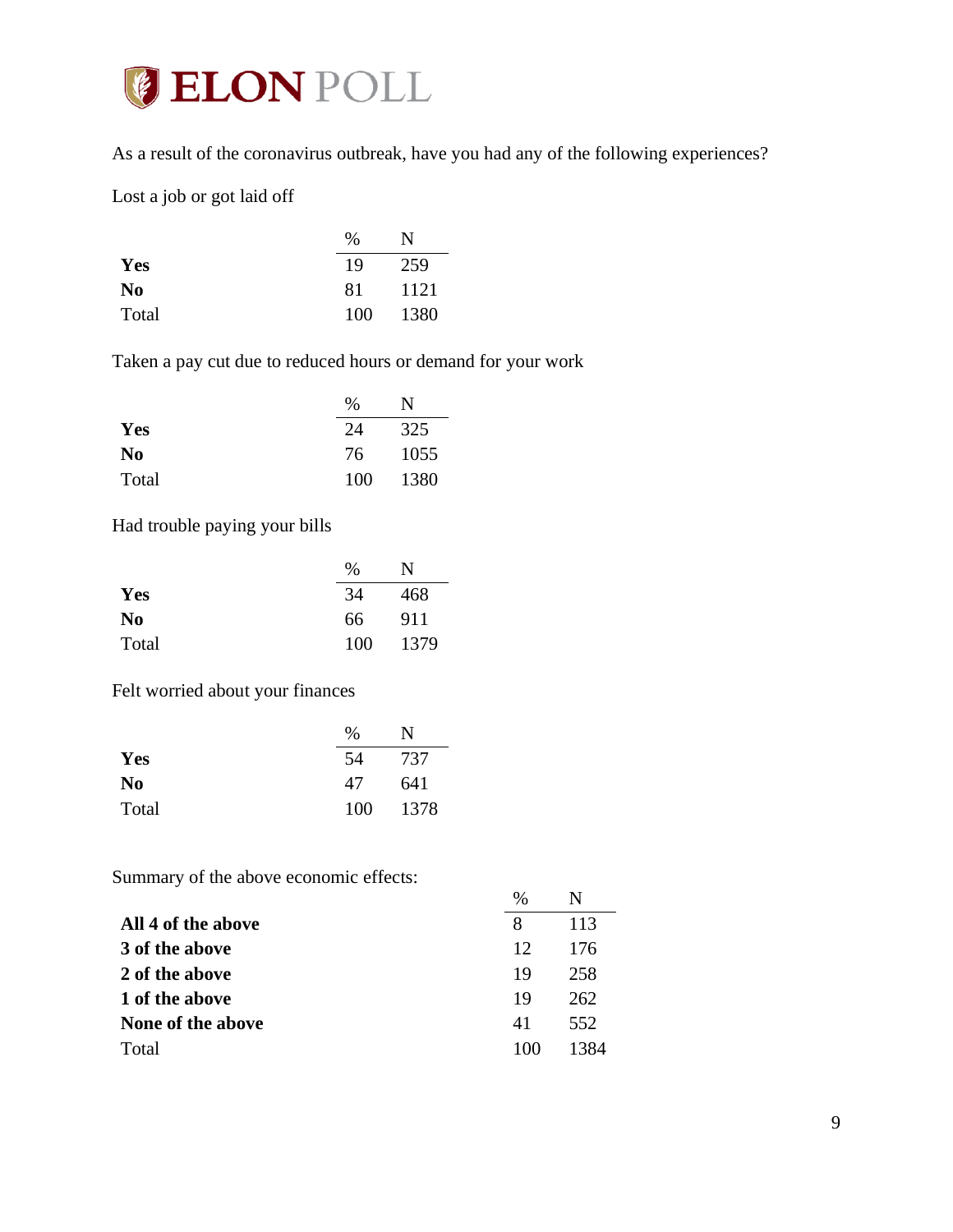# **ELON POLL**

## <span id="page-9-0"></span>**COVID-19**

What letter grade would you give President Donald Trump for his handling of the coronavirus pandemic in the United States?

|                | $\%$ | N    | <b>June 2020</b> |
|----------------|------|------|------------------|
|                | 21   | 284  | 16               |
| B              | 15   | 208  | 20               |
| $\overline{C}$ | 13   | 177  | 13               |
| D              | 9    | 117  | 12               |
| F              | 43   | 598  | 39               |
| Total          |      | 1384 | 100              |

What letter grade would you give Governor Roy Cooper for his handling of the coronavirus pandemic in North Carolina?

|                | $\%$ |                   | <b>June 2020</b> |
|----------------|------|-------------------|------------------|
|                | 18   | 244               | 18               |
| B              | 25   |                   | 33               |
| $\overline{C}$ | 28   |                   | 25               |
| D              | 14   | 348<br>382<br>192 | 12               |
| $\mathbf{F}$   | 16   | 215               | 13               |
| Total          | 100  | 1382              | 100              |

Overall, would you say the state of North Carolina's rules and restrictions around coronavirus have been too restrictive, not restrictive enough or about right?

|                        | %   |                                                                                                    | June 2020 |
|------------------------|-----|----------------------------------------------------------------------------------------------------|-----------|
| Too restrictive        | 28  | $\begin{array}{ c c } \hline 389 & 21 \\ 472 & 46 \\ 522 & 33 \\ 1383 & 100 \\ \hline \end{array}$ |           |
| Not restrictive enough | 34  |                                                                                                    |           |
| About right            | 38  |                                                                                                    |           |
| Total                  | 100 |                                                                                                    |           |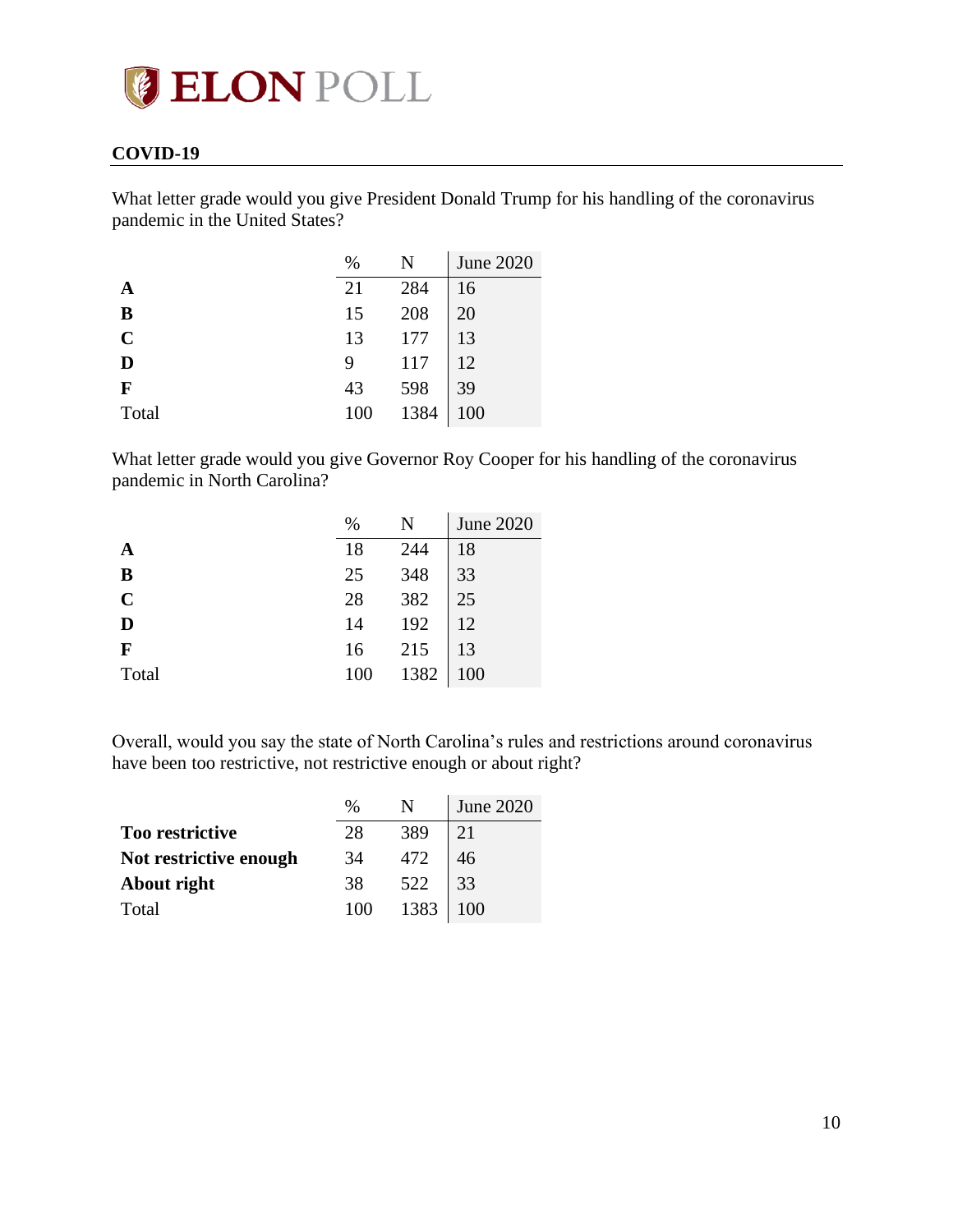

In your opinion, how effective are each of the following actions in reducing your chances of contracting COVID-19?

Wearing masks

| $\cdots$ carried through  |               |      |
|---------------------------|---------------|------|
|                           | $\frac{0}{0}$ | N    |
| Very effective            | 62            | 849  |
| <b>Somewhat effective</b> | 29            | 405  |
| Not at all effective      | 9             | 127  |
| Total                     | 100           | 1382 |

Washing or sanitizing hands frequently

|                           | $\%$ | N    |
|---------------------------|------|------|
| <b>Very effective</b>     | 75   | 1036 |
| <b>Somewhat effective</b> | 22   | 304  |
| Not at all effective      | 3    | 40   |
| Total                     | 100  | 1380 |

Maintaining 6 feet of physical distancing

|                           | %   |      |
|---------------------------|-----|------|
| Very effective            | 64  | 878  |
| <b>Somewhat effective</b> | 30  | 419  |
| Not at all effective      | 6   | 82.  |
| Total                     | 100 | 1379 |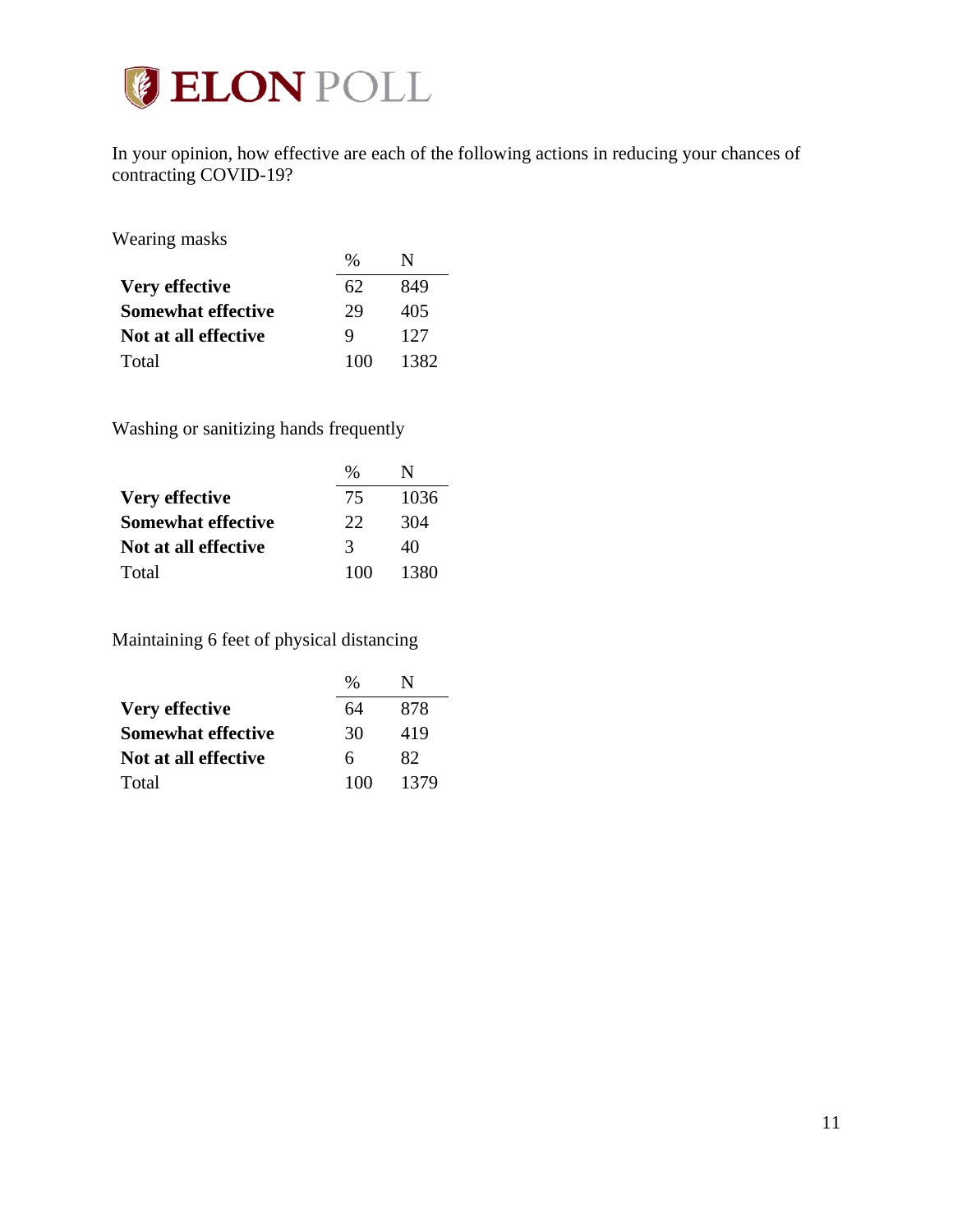# **ELON POLL**

How comfortable do you feel going out to each of the following places?

|                                | <b>Bars</b>                  | Outdoor<br>Indoor |                             |             |      |                           |
|--------------------------------|------------------------------|-------------------|-----------------------------|-------------|------|---------------------------|
|                                |                              |                   | restaurants                 |             |      | restaurants               |
|                                | $\%$                         | ${\bf N}$         | $\%$                        | $\mathbf N$ | $\%$ | ${\bf N}$                 |
| <b>Extremely comfortable</b>   | 10                           | 144               | 14                          | 199         | 22   | 305                       |
| <b>Somewhat comfortable</b>    | 13                           | 180               | 26                          | 352         | 35   | 482                       |
| <b>Neither</b>                 | 17                           | 234               | 11                          | 157         | 13   | 180                       |
| Somewhat uncomfortable         | 17                           | 237               | 21                          | 289         | 17   | 228                       |
| <b>Extremely uncomfortable</b> | 43                           | 588               | 28                          | 382         | 13   | 184                       |
| Total                          | 100                          | 1383              | 100                         | 1380        | 100  | 1379                      |
|                                | Movie<br>theaters            |                   | Hair salons<br>or barbers   |             |      | Indoor church<br>services |
|                                | $\%$                         | N                 | %                           | $\mathbf N$ | $\%$ | $\mathbf N$               |
| <b>Extremely comfortable</b>   | 10                           | 143               | 18                          | 246         | 18   | 249                       |
| <b>Somewhat comfortable</b>    | 15                           | 210               | 26                          | 352         | 20   | 273                       |
| <b>Neither</b>                 | 16                           | 214               | 16                          | 227         | 16   | 220                       |
| Somewhat uncomfortable         | 19                           | 262               | 19                          | 257         | 17   | 228                       |
| <b>Extremely uncomfortable</b> | 40                           | 552               | 22                          | 301         | 30   | 408                       |
| Total                          | 100                          | 1381              | 100                         | 1383        | 100  | 1379                      |
|                                | Outdoor<br>sporting<br>event |                   | Indoor<br>sporting<br>event |             |      |                           |
|                                | $\%$                         | $\mathbf N$       | $\%$                        | N           |      |                           |
| <b>Extremely comfortable</b>   | 18                           | 243               | 12                          | 170         |      |                           |
| Somewhat comfortable           | 21                           | 295               | 14                          | 196         |      |                           |
| <b>Neither</b>                 | 20                           | 280               | 16                          | 222         |      |                           |
| Somewhat uncomfortable         | 19                           | 268               | 17                          | 236         |      |                           |
| <b>Extremely uncomfortable</b> | 22                           | 297               | 40                          | 558         |      |                           |
| Total                          | 100                          | 1384              | 100                         | 1382        |      |                           |

Note: Responses to these eight items were added together to form a comfort index that ranges from 0-32, for use in the crosstabulations later in this report. Those who scored a 0 on this scale were "extremely uncomfortable" going to all eight places; those who scored a 32 on this scale were "extremely comfortable" going to all eight places. Respondents were then divided into thirds, to compare those with a low (scores ranging from 0-13), moderate (14-23), and high level of comfort (24-32).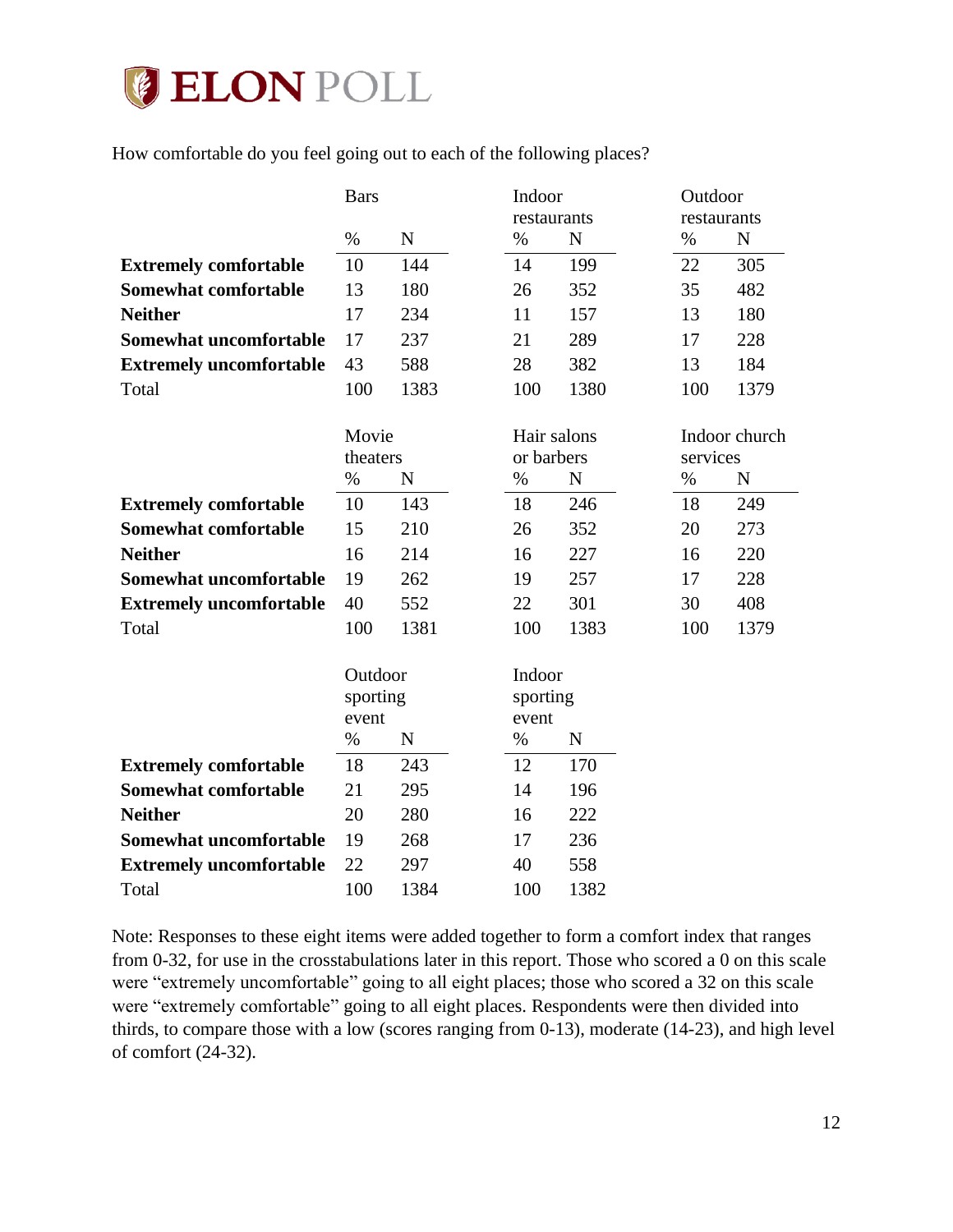

If a COVID-19 vaccine is approved by the FDA, do you plan to take it?

|                | $\%$ | N    |
|----------------|------|------|
| Yes            | 33   | 460  |
| N <sub>0</sub> | 25   | 345  |
| It depends     | 33   | 456  |
| Not sure       | 9    | 124  |
| Total          | 100  | 1385 |

How often do you get a flu shot?

|                          | $\frac{0}{0}$ | N    |
|--------------------------|---------------|------|
| <b>Every</b> year        | 43            | 598  |
| <b>Almost every year</b> | 12            | 172  |
| Some years               | 10            | 132  |
| <b>Almost never</b>      | 10            | 141  |
| <b>Never</b>             | 25            | 343  |
| Total                    | 100           | 1386 |

Compared to previous years, are you more or less likely to get a flu shot this year?

|                    | $\frac{0}{0}$ | N    |
|--------------------|---------------|------|
| <b>More likely</b> | 37            | 516  |
| <b>Less likely</b> | 12            | 162  |
| No difference      | 44            | 612  |
| Not sure           | 7             | 93   |
| Total              | 100           | 1382 |

Have you personally known someone who contracted coronavirus?

|                | $\%$                                                                                  | N June 2020 |
|----------------|---------------------------------------------------------------------------------------|-------------|
| Yes            |                                                                                       |             |
| N <sub>0</sub> |                                                                                       |             |
| Total          | $\begin{array}{c c}\n50 & 692 & 31 \\ 50 & 692 & 69 \\ 100 & 1384 & 100\n\end{array}$ |             |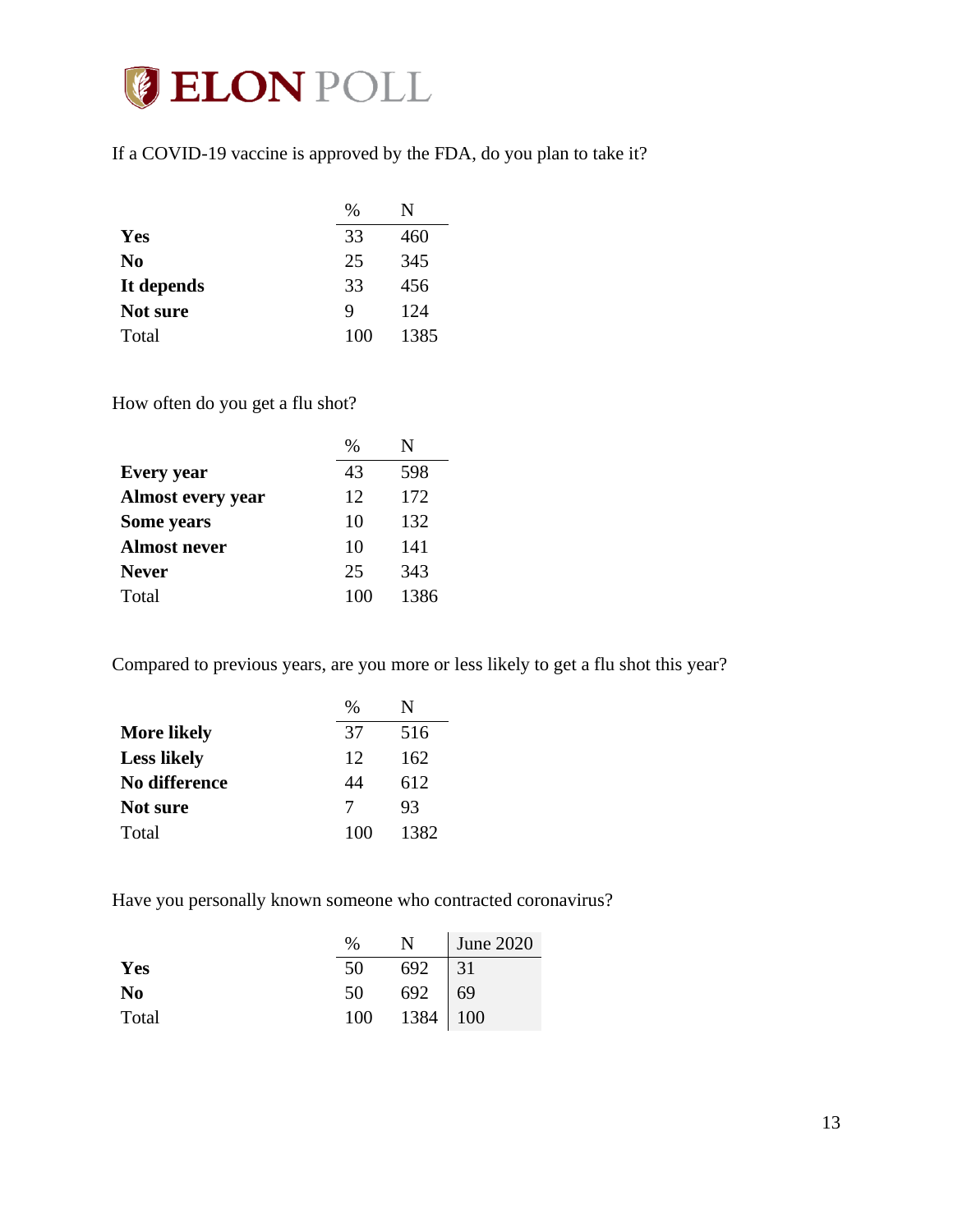

### <span id="page-13-0"></span>**Mental Health**

In the last month, how often have you felt each of the following kinds of emotions?

Nervous, anxious, or on edge

|                          | $\%$ | N           |
|--------------------------|------|-------------|
| None of the time         | 18   | 246         |
| <b>Rarely</b>            | 27   | 371         |
| Some of the time         | 39   | 540         |
| <b>Most of the time</b>  | 16   | 227         |
| Total                    | 100  | 1384        |
| Depressed                |      |             |
|                          | $\%$ | $\mathbf N$ |
| None of the time         | 27   | 375         |
| <b>Rarely</b>            | 26   | 357         |
| Some of the time         | 34   | 463         |
| <b>Most of the time</b>  | 14   | 188         |
| Total                    | 100  | 1383        |
| Lonely or isolated       |      |             |
|                          | $\%$ | $\mathbf N$ |
| None of the time         | 30   | 415         |
| <b>Rarely</b>            | 25   | 344         |
| Some of the time         | 29   | 406         |
| <b>Most of the time</b>  | 16   | 218         |
| Total                    | 100  | 1383        |
| Hopeful about the future |      |             |
|                          | $\%$ | N           |
| None of the time         | 9    | 121         |
| <b>Rarely</b>            | 24   | 336         |
| Some of the time         | 39   | 543         |
| <b>Most of the time</b>  | 28   | 383         |
| Total                    | 100  | 1383        |

Note: Responses to these four items were added together to form a mental health index that ranges from 0-12, for use in the crosstabulations later in this report. Those who scored a 0 on this scale reported feeling anxious, depressed, and lonely "most of the time," and hopeful about the future "none of the time." Those who scored a 12 on this scale felt anxious, depressed, and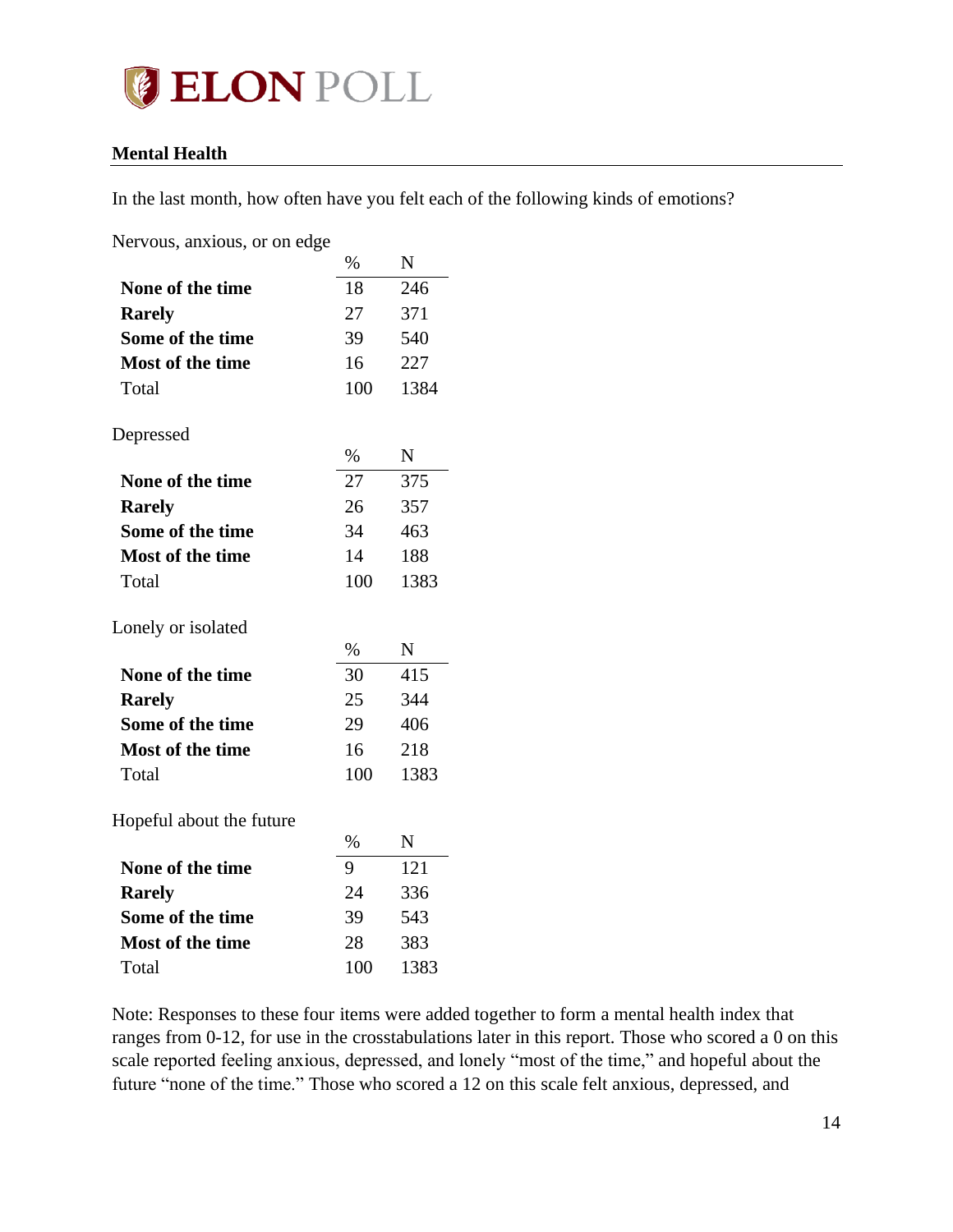

lonely "none of the time," hopeful about the future "most of the time." Respondents were then divided into thirds, to compare those with poor (scores ranging from 0-3), moderate (4-6), and good mental health (7-12).

<span id="page-14-0"></span>

| $\bf Demographics^1$        |      |             |
|-----------------------------|------|-------------|
| County Density <sup>2</sup> |      |             |
|                             |      |             |
|                             | $\%$ | ${\bf N}$   |
| <b>Rural</b>                | 39   | 546         |
| Suburban                    | 25   | 348         |
| <b>Urban</b>                | 36   | 492         |
| Total                       | 100  | 1386        |
| Age                         |      |             |
|                             | $\%$ | ${\bf N}$   |
| 18 to 24                    | 13   | 175         |
| 25 to 44                    | 34   | 468         |
| 45 to 64                    | 34   | 473         |
| $65+$                       | 20   | 270         |
| <b>Total</b>                | 100  | 1386        |
|                             |      |             |
| Gender                      |      |             |
|                             | $\%$ | $\mathbf N$ |
| <b>Male</b>                 | 48   | 665         |
| <b>Female</b>               | 52   | 721         |
| <b>Total</b>                | 100  | 1386        |
|                             |      |             |
| Race                        |      |             |
|                             | $\%$ | ${\bf N}$   |
| White (non-Hispanic)        | 67   | 929         |
| <b>Black</b>                | 21   | 291         |
| Other                       | 12   | 166         |
| <b>Total</b>                | 100  | 1386        |
|                             |      |             |

<sup>&</sup>lt;sup>1</sup> Some demographic response options were collapsed for reporting and display purposes.

<sup>&</sup>lt;sup>2</sup> County type was determined according to classifications created by the [NC Rural Center.](https://www.ncruralcenter.org/wp-content/uploads/2018/01/Rural-Map-2018-1.png)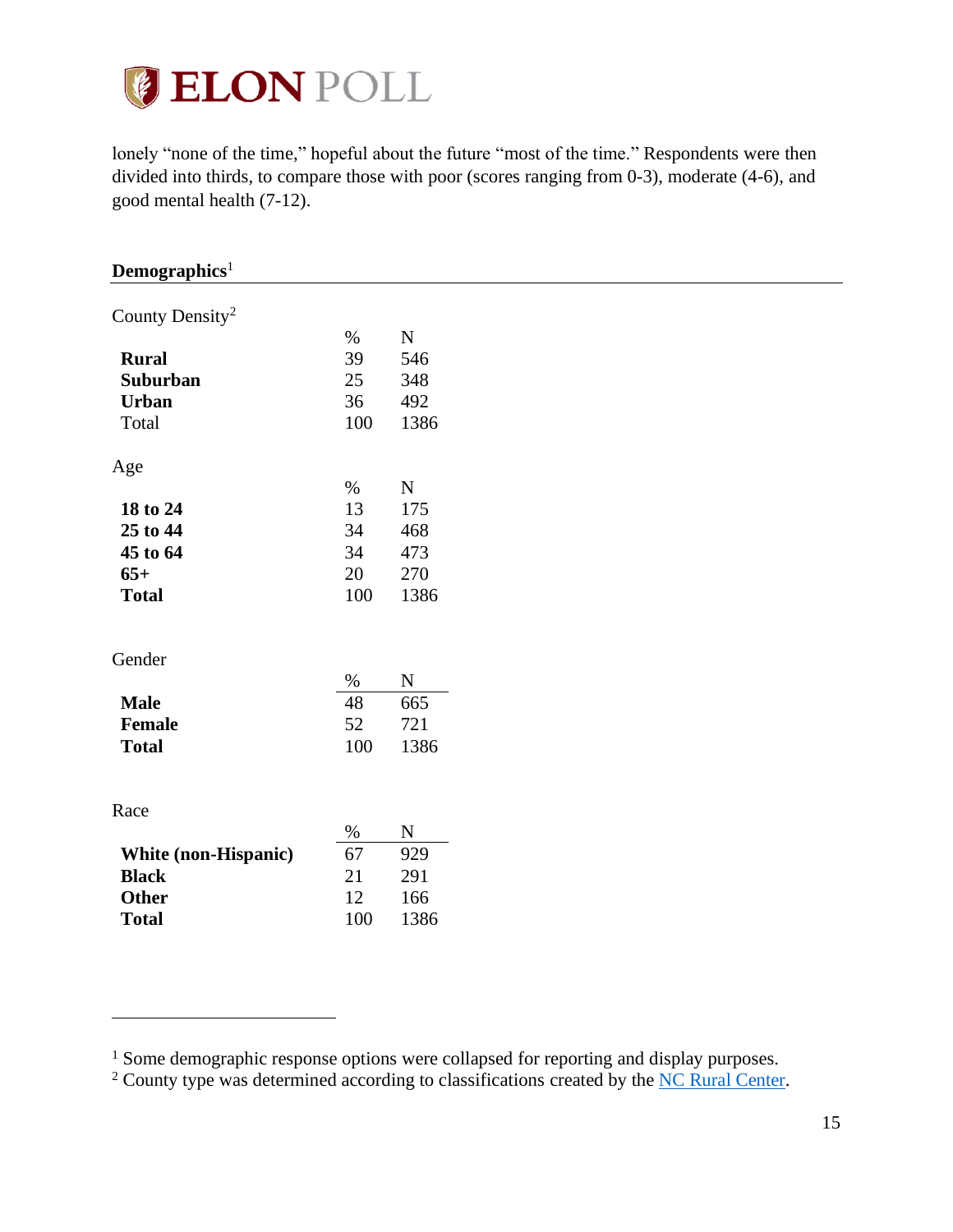

### Ethnicity

| L'UIIIIUIU          | $\%$ | N    |
|---------------------|------|------|
| <b>Hispanic</b>     | Q    | 125  |
| <b>Not Hispanic</b> | 91   | 1261 |
| <b>Total</b>        | 100  | 1386 |

#### Education

| equeation                   |      |      |
|-----------------------------|------|------|
|                             | $\%$ | N    |
| <b>Less than Bachelor's</b> | 70   | 970  |
| <b>Bachelor's or higher</b> | 30   | 416  |
| Total                       | 100  | 1386 |

#### Party Identification

Note: This is self-reported party identification. Those who lean towards one party over the other are treated as partisans.

|                   | $\%$ |      |
|-------------------|------|------|
| <b>Republican</b> | 34   | 470  |
| <b>Neither</b>    | 32   | 444  |
| <b>Democrat</b>   | 34   | 470  |
| <b>Total</b>      | 100  | 1385 |

Note: Additional questions followed these demographic questions, about intended vote method. These results will be made available in a future release.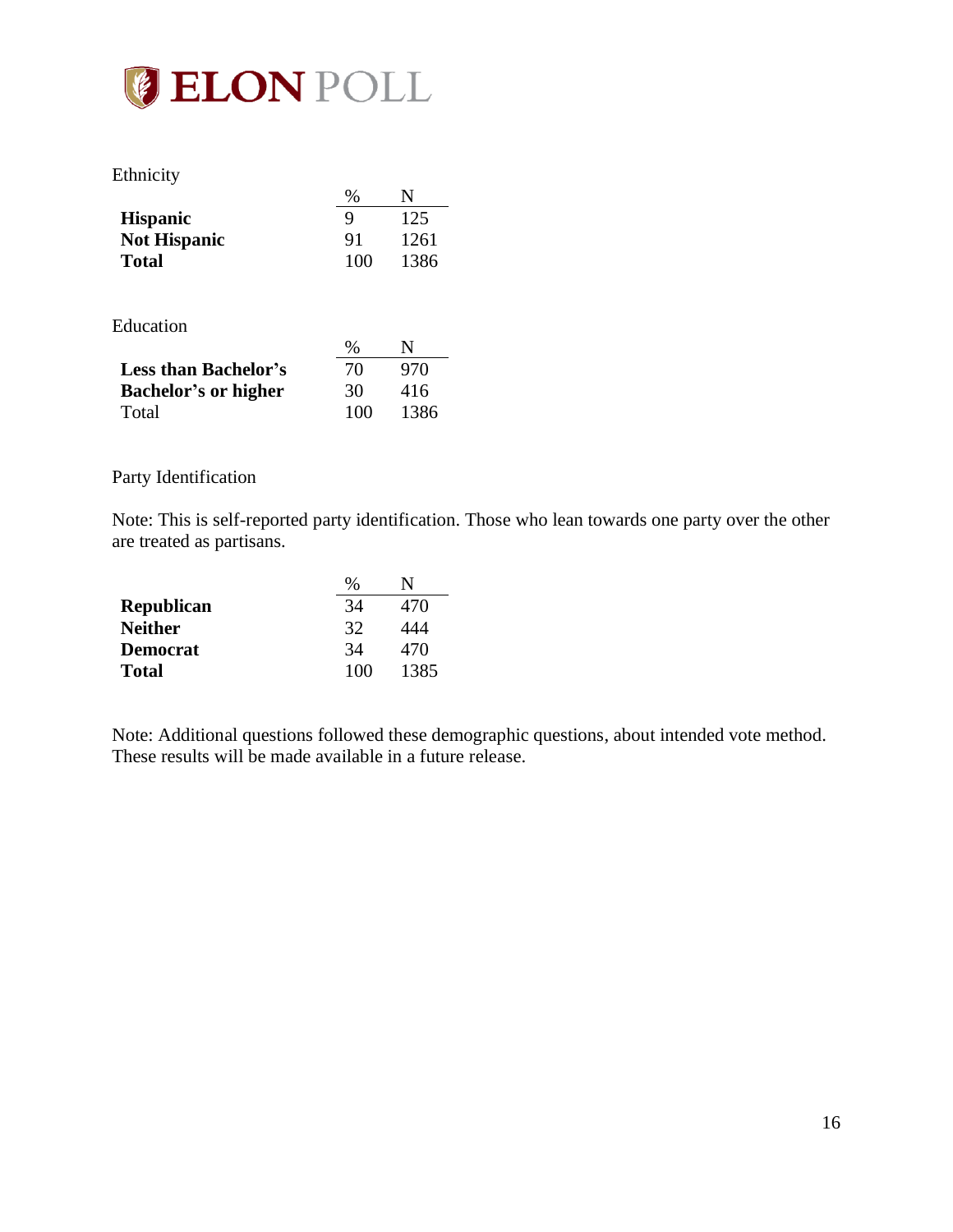# <span id="page-16-0"></span>**Crosstabulations**

Note: In this section of the report, the numbers reported are row percentages. Due to weights and rounding, row percentages do not always sum to 100. Caution is warranted when interpreting differences in the crosstabulations. Sub-group sample sizes are smaller, and therefore the credibility intervals for these estimates are wider.

### <span id="page-16-1"></span>**Schools**

|  |  |  | "This fall, most schools in North Carolina have held classes online rather than in- |  |
|--|--|--|-------------------------------------------------------------------------------------|--|
|  |  |  | person. Overall, would you say this was a good decision or a bad decision?"         |  |

|                        | <b>Good decision</b> | <b>Bad decision</b> | No opinion     |
|------------------------|----------------------|---------------------|----------------|
| Republican             | 71                   | 22                  | $\overline{7}$ |
| Neither                | 70                   | 19                  | 11             |
| Democrat               | 89                   | $\overline{7}$      | $\overline{4}$ |
|                        |                      |                     |                |
| Male                   | 77                   | 17                  | 6              |
| Female                 | 77                   | 15                  | 8              |
|                        |                      |                     |                |
| White                  | 73                   | 20                  | $\overline{7}$ |
| <b>Black</b>           | 86                   | 6                   | 8              |
| Other                  | 81                   | 13                  | 6              |
|                        |                      |                     |                |
| Rural                  | 76                   | 17                  | $\tau$         |
| Suburban               | 75                   | 17                  | $8\,$          |
| Urban                  | 80                   | 14                  | 6              |
|                        |                      |                     |                |
| 18 to 24               | 77                   | 11                  | 12             |
| 25 to 44               | 79                   | 14                  | $\overline{7}$ |
| 45 to 64               | 77                   | 17                  | 6              |
| $65+$                  | 73                   | 21                  | 6              |
|                        |                      |                     |                |
| Caregiver              | 82                   | 15                  | $\overline{3}$ |
| Not a caregiver        | 73                   | 17                  | 10             |
|                        |                      |                     |                |
| High comfort going out | 63                   | 26                  | 11             |
| Moderate               | 79                   | 13                  | $8\,$          |
| Low                    | 88                   | 10                  | $\overline{2}$ |
|                        |                      |                     |                |
| Total                  | 77                   | 16                  | $\overline{7}$ |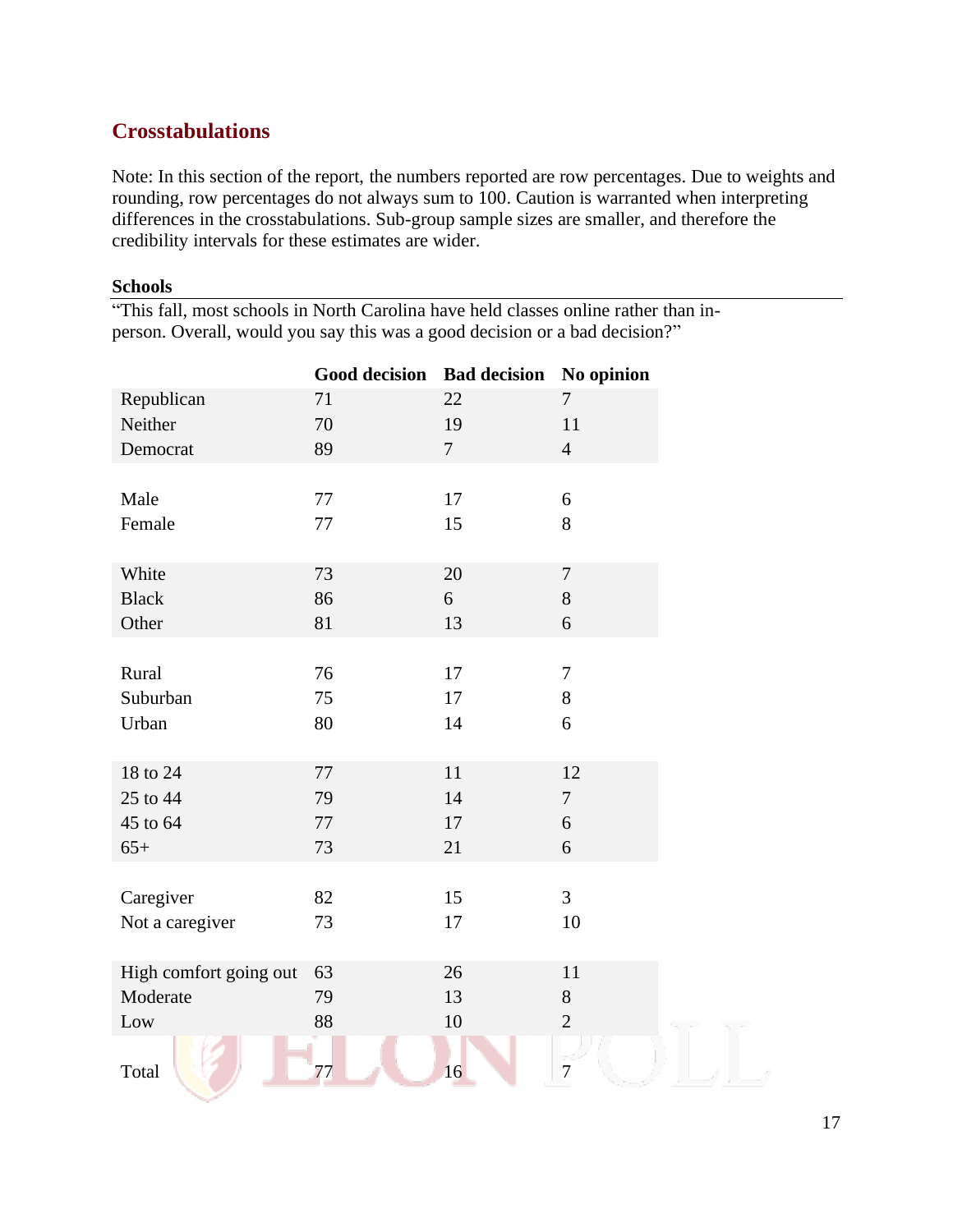"When do you think K-12 schools should return to full time in-person instruction for most students?"

Note: Some of the original answer options for this question were collapsed into "within the next year," for display purposes.

|                        | As soon as<br>possible | Within<br>the next<br>year | Only when a<br><b>COVID</b><br>vaccine or<br>treatment | Don't know or<br>No opinion |
|------------------------|------------------------|----------------------------|--------------------------------------------------------|-----------------------------|
| Republican             | 36                     | 36                         | 19                                                     | 9                           |
| Neither                | 21                     | 33                         | 35                                                     | 11                          |
| Democrat               | 9                      | 31                         | 48                                                     | 12                          |
| Male                   | $27\,$                 | 32                         | 33                                                     | 8                           |
| Female                 | 17                     |                            |                                                        |                             |
|                        |                        | 35                         | 35                                                     | 13                          |
| White                  | 28                     | 32                         | 31                                                     | 10                          |
| <b>Black</b>           | 9                      | 35                         | 40                                                     | 15                          |
| Other                  | 12                     | 41                         | 39                                                     | $8\,$                       |
|                        |                        |                            |                                                        |                             |
| Rural                  | 25                     | 30                         | 31                                                     | 13                          |
| Suburban               | 25                     | 33                         | 32                                                     | 10                          |
| Urban                  | 16                     | 37                         | 38                                                     | 9                           |
| 18 to 24               | 13                     | 45                         | 28                                                     | 14                          |
| 25 to 44               | 25                     | 35                         | 29                                                     | 10                          |
| 45 to 64               | 21                     | 29                         | 39                                                     | 12                          |
| $65+$                  | 24                     | 32                         | 37                                                     | $\tau$                      |
|                        |                        |                            |                                                        |                             |
| Caregiver              | 27                     | 35                         | 31                                                     | $\tau$                      |
| Not a caregiver        | 18                     | 32                         | 36                                                     | 13                          |
| High comfort going out | 46                     | 33                         | 12                                                     | 9                           |
| Moderate               | 15                     | $40\,$                     | 33                                                     | $12\,$                      |
| Low                    | 5                      | $27\,$                     | 56                                                     | $11\,$                      |
|                        |                        |                            |                                                        |                             |
| Total                  | 22                     | 33                         | 34                                                     | 11                          |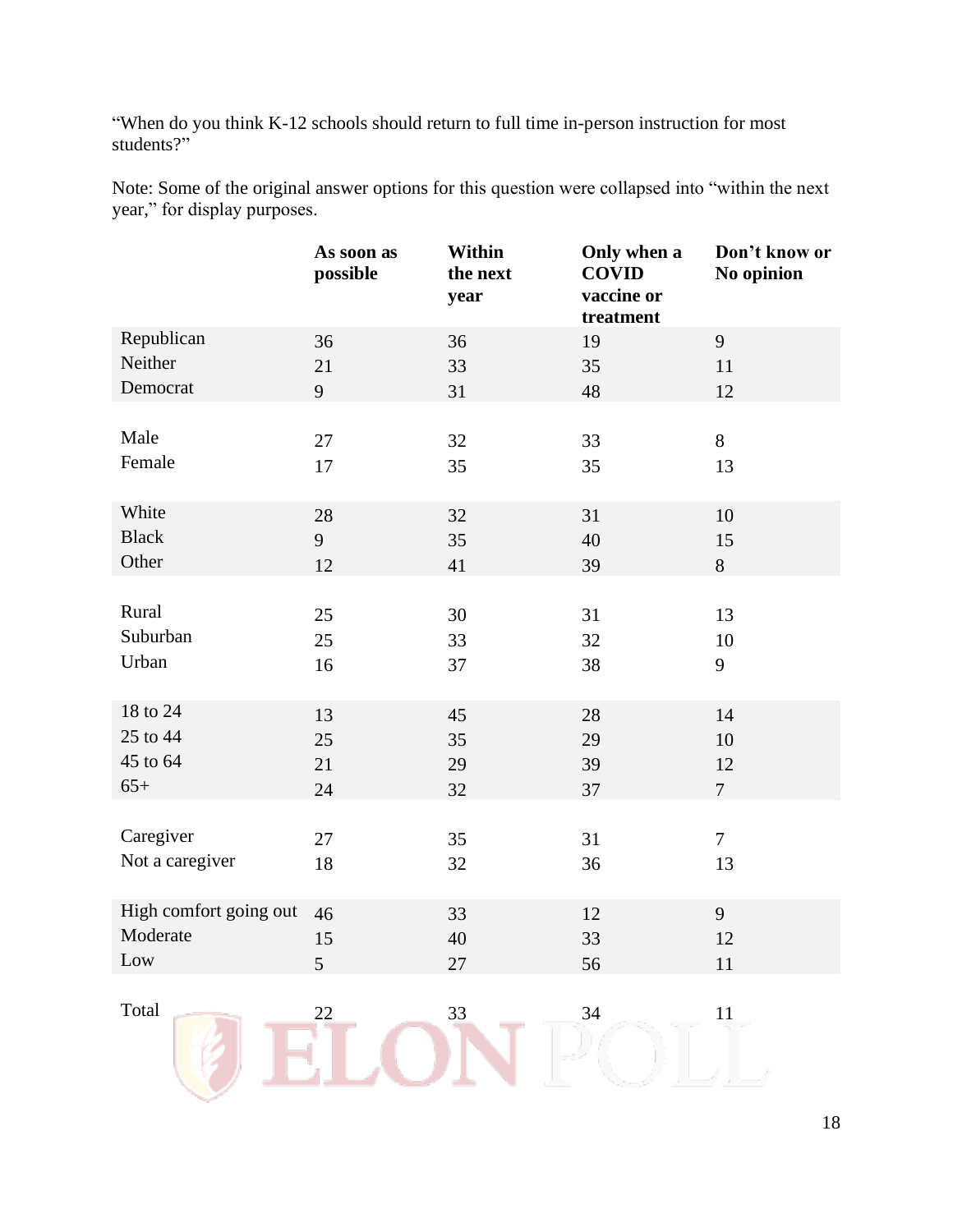"If most K-12 schools returned to full time in-person instruction, how worried would you be about the spread of COVID-19 between students, teachers, and caregivers?"

|                        | <b>Extremely</b><br>worried | <b>Very</b><br>worried | Somewhat<br>worried | A little<br>worried | Not at all<br>worried |
|------------------------|-----------------------------|------------------------|---------------------|---------------------|-----------------------|
| Republican             | 23                          | 22                     | 27                  | 17                  | 10                    |
| Neither                | 36                          | 22                     | 23                  | 12                  | $\tau$                |
| Democrat               | 54                          | 24                     | 16                  | $\overline{3}$      | $\overline{2}$        |
|                        |                             |                        |                     |                     |                       |
| Male                   | 36                          | 23                     | 23                  | 11                  | $8\,$                 |
| Female                 | 40                          | 23                     | 21                  | 11                  | 5                     |
|                        |                             |                        |                     |                     |                       |
| White                  | 33                          | 21                     | 24                  | 14                  | 8                     |
| <b>Black</b>           | 48                          | 26                     | 21                  | $\overline{2}$      | $\overline{2}$        |
| Other                  | 45                          | 26                     | 15                  | 8                   | 6                     |
|                        |                             |                        |                     |                     |                       |
| Rural                  | 34                          | 26                     | 22                  | 11                  | $\tau$                |
| Suburban               | 38                          | 19                     | 21                  | 13                  | $8\,$                 |
| Urban                  | 42                          | 22                     | 23                  | 8                   | 5                     |
|                        |                             |                        |                     |                     |                       |
| 18 to 24               | 32                          | 30                     | 26                  | $\overline{7}$      | $\overline{4}$        |
| 25 to 44               | 40                          | 24                     | 20                  | 10                  | 6                     |
| 45 to 64               | 41                          | 20                     | 21                  | 10                  | 8                     |
| $65+$                  | 32                          | 21                     | 25                  | 17                  | 6                     |
|                        |                             |                        |                     |                     |                       |
| Caregiver              | 39                          | 25                     | 21                  | 10                  | $\mathfrak{S}$        |
| Not a caregiver        | 36                          | 22                     | 23                  | 11                  | 8                     |
|                        |                             |                        |                     |                     |                       |
| High comfort going out | 19                          | 19                     | 26                  | 21                  | 14                    |
| Moderate               | 30                          | 27                     | 29                  | 10                  | 3                     |
| Low                    | 62                          | 22                     | 12                  | $\overline{2}$      | $\overline{2}$        |
|                        |                             |                        |                     |                     |                       |
| Total                  | 37                          | 23                     | 22                  | 11                  | 6                     |

GELONPOLL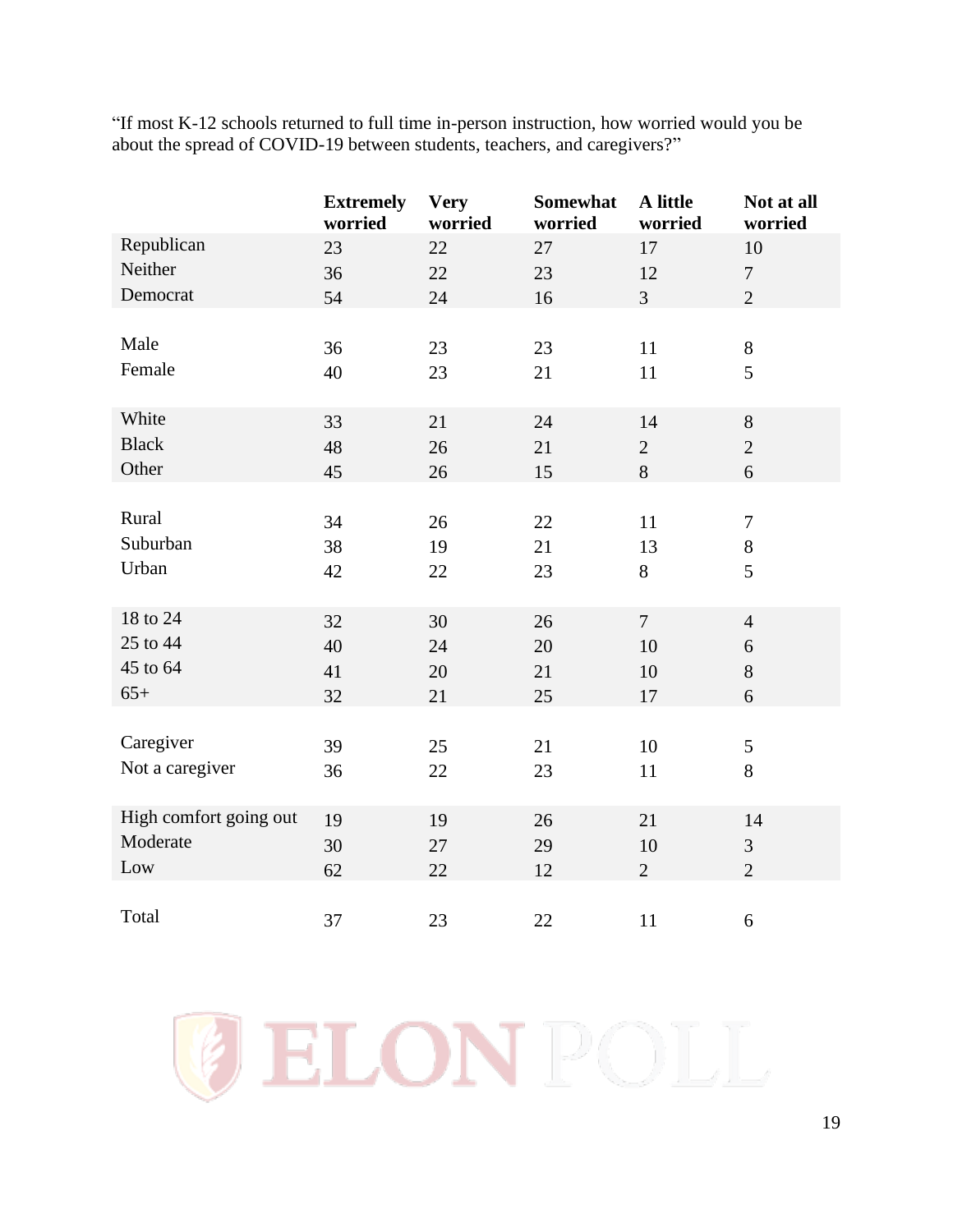## <span id="page-19-0"></span>**Economy Letter Grade**

"What letter grade would you give the current national economy?"

|                    | $\mathbf A$    | $\bf{B}$       | $\mathbf C$ | D  | $\mathbf F$     |
|--------------------|----------------|----------------|-------------|----|-----------------|
| Republican         | 15             | 32             | 35          | 13 | $5\overline{)}$ |
| Neither            | $\mathbf{2}$   | 19             | 31          | 32 | 16              |
| Democrat           | $\overline{4}$ | $\overline{7}$ | 28          | 35 | 26              |
|                    |                |                |             |    |                 |
| Male               | 10             | 23             | 30          | 24 | 13              |
| Female             | $\overline{4}$ | 16             | 33          | 28 | 18              |
|                    |                |                |             |    |                 |
| White              | 8              | 23             | 31          | 25 | 12              |
| <b>Black</b>       | 3              | $\overline{7}$ | 32          | 30 | 28              |
| Other              | $\overline{7}$ | 22             | 31          | 26 | 14              |
|                    |                |                |             |    |                 |
| Rural              | 9              | 22             | 34          | 23 | 12              |
| Suburban           | 8              | 20             | 32          | 27 | 13              |
| Urban              | $\overline{4}$ | 16             | 28          | 30 | 21              |
|                    |                |                |             |    |                 |
| 18 to 24           | 6              | 17             | 34          | 25 | 18              |
| 25 to 44           | 11             | 19             | 32          | 24 | 14              |
| 45 to 64           | 6              | 18             | 33          | 25 | 17              |
| $65+$              | $\overline{4}$ | 23             | 28          | 33 | 13              |
|                    |                |                |             |    |                 |
| No economic impact | 8              | 28             | 33          | 21 | 11              |
| 1+ economic impact | 6              | 13             | 31          | 30 | 19              |
|                    |                |                |             |    |                 |
| Total              | $\overline{7}$ | 19             | 32          | 26 | 16              |

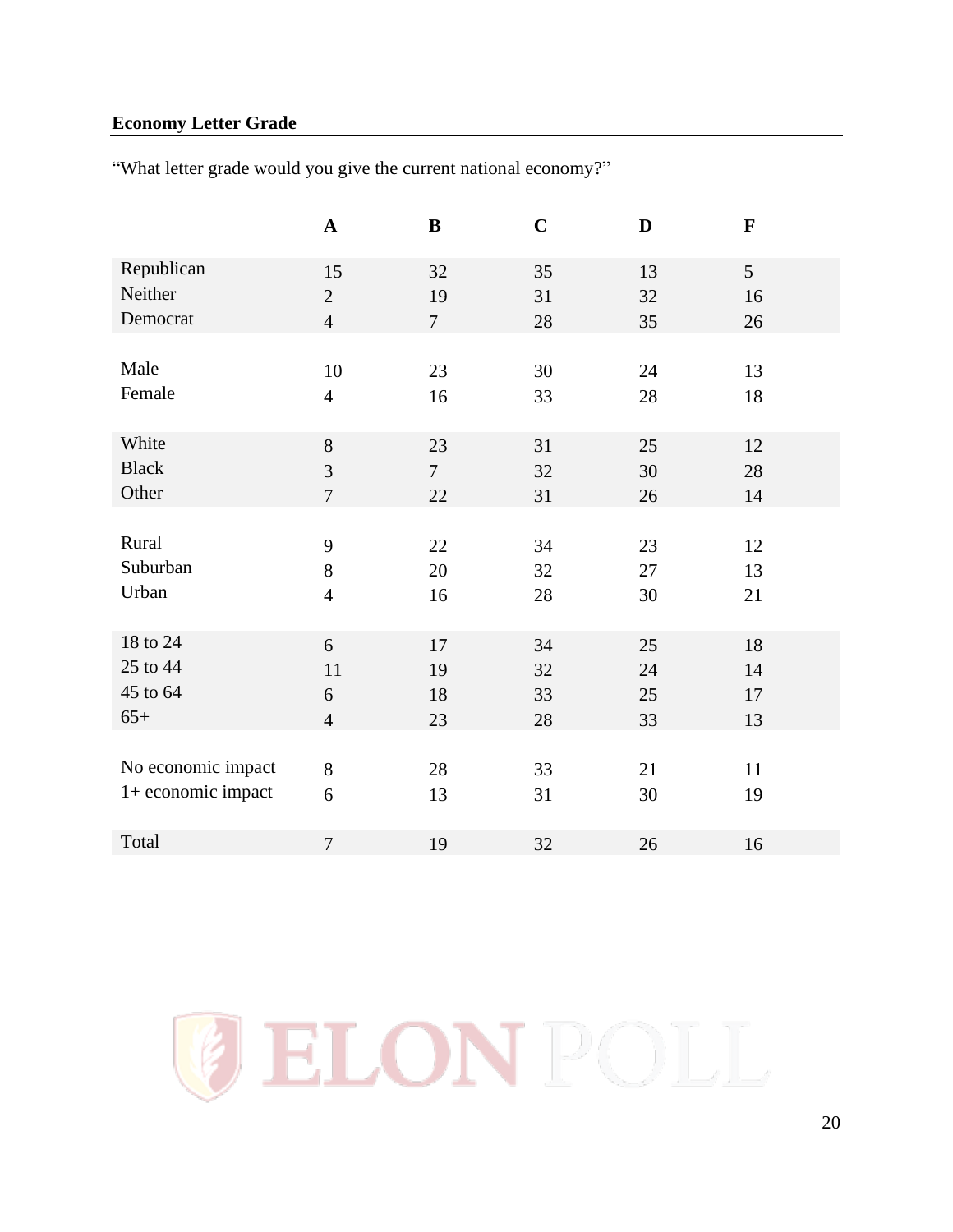## <span id="page-20-0"></span>**Reopening Pace**

"Thinking about tradeoffs between public health and the economy, has the timing of North Carolina's phased reopening been too fast, too slow, or about right?"

|                    | Too fast | <b>Too slow</b> | About right |
|--------------------|----------|-----------------|-------------|
| Republican         | 28       | 40              | 32          |
| Neither            | 31       | 28              | 40          |
| Democrat           | 39       | 15              | 46          |
|                    |          |                 |             |
| Male               | 31       | 32              | 38          |
| Female             | 34       | 25              | 41          |
|                    |          |                 |             |
| White              | 30       | 31              | 39          |
| <b>Black</b>       | 40       | 19              | 41          |
| Other              | 36       | 27              | 37          |
|                    |          |                 |             |
| Rural              | 36       | 30              | 34          |
| Suburban           | 26       | 30              | 44          |
| Urban              | 34       | 25              | 42          |
|                    |          |                 |             |
| 18 to 24           | 29       | 31              | 40          |
| 25 to 44           | 40       | 26              | 33          |
| 45 to 64           | 32       | 27              | 41          |
| $65+$              | 23       | 31              | 46          |
|                    |          |                 |             |
| No economic impact | 24       | 37              | 39          |
| 1+ economic impact | 39       | 22              | 39          |
|                    |          |                 |             |
| Total              | 33       | 28              | 39          |

**ELONPOLI**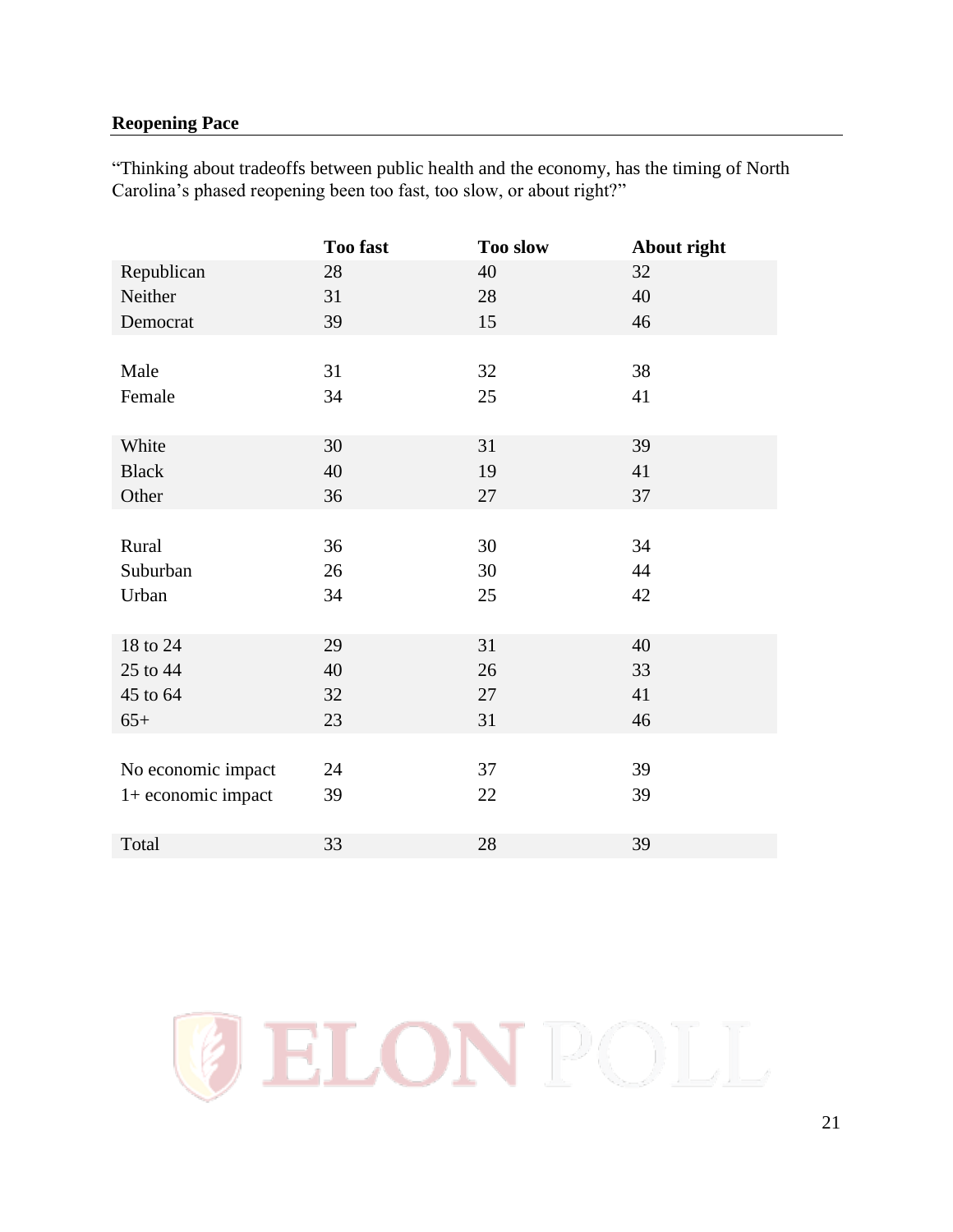## <span id="page-21-0"></span>**Experienced Economic Impact of Pandemic**

Note: This variable is based on responses to the four questions about whether respondents have experienced any economic effects of the pandemic: losing a job, taking a pay cut, having trouble paying the bills, and/or feeling worried about finances. We compare those who experienced none of these impacts to those who experienced at least one.

|              | No economic<br>impact | 1+ economic<br><i>impacts</i> |
|--------------|-----------------------|-------------------------------|
| Republican   | 52                    | 48                            |
| Neither      | 35                    | 65                            |
| Democrat     | 34                    | 66                            |
|              |                       |                               |
| Male         | 42                    | 58                            |
| Female       | 39                    | 61                            |
|              |                       |                               |
| White        | 45                    | 55                            |
| <b>Black</b> | 31                    | 69                            |
| Other        | 34                    | 66                            |
|              |                       |                               |
| Rural        | 43                    | 57                            |
| Suburban     | 41                    | 59                            |
| Urban        | 38                    | 62                            |
|              |                       |                               |
| 18 to 24     | 34                    | 66                            |
| 25 to 44     | 30                    | 70                            |
| 45 to 64     | 41                    | 59                            |
| $65+$        | 61                    | 39                            |
|              |                       |                               |
| Total        | 33                    | 33                            |

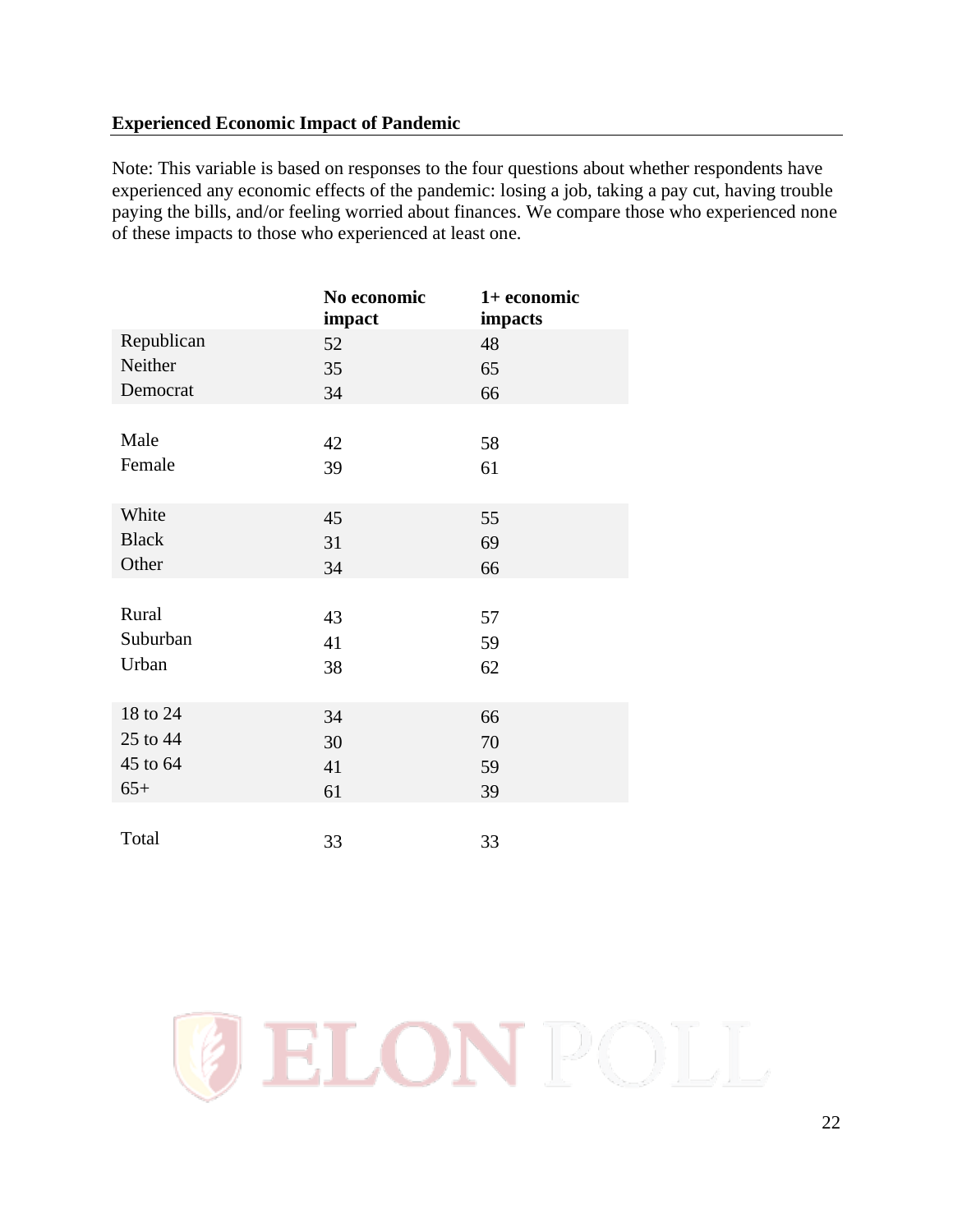## <span id="page-22-0"></span>**Trump Handling of Pandemic**

"What letter grade would you give President Trump for his handling of the coronavirus pandemic in the United States?"

|                    | $\mathbf A$    | $\bf{B}$       | $\mathbf C$    | D              | $\mathbf{F}$  |
|--------------------|----------------|----------------|----------------|----------------|---------------|
| Republican         | 44             | 31             | 15             | $\overline{4}$ | $\mathcal{I}$ |
| Neither            | 14             | 12             | 17             | 13             | 44            |
| Democrat           | $\overline{3}$ | $\overline{2}$ | $\overline{7}$ | 8              | 79            |
|                    |                |                |                |                |               |
| Male               | 25             | 15             | 14             | 9              | 36            |
| Female             | 16             | 15             | 12             | 8              | 49            |
|                    |                |                |                |                |               |
| White              | 27             | 20             | 14             | $\tau$         | 33            |
| <b>Black</b>       | $\overline{3}$ | $\overline{2}$ | $\overline{7}$ | 12             | 75            |
| Other              | 16             | 12             | 17             | 10             | 45            |
|                    |                |                |                |                |               |
| Rural              | 25             | 18             | 15             | $8\,$          | 34            |
| Suburban           | 23             | 14             | 12             | 9              | 41            |
| Urban              | 14             | 13             | 10             | 8              | 55            |
|                    |                |                |                |                |               |
| 18 to 24           | 6              | 10             | 17             | 12             | 55            |
| 25 to 44           | 25             | 12             | 14             | 13             | 37            |
| 45 to 64           | 21             | 16             | 14             | $\overline{4}$ | 45            |
| $65+$              | 21             | 22             | $\overline{7}$ | 6              | 45            |
|                    |                |                |                |                |               |
| No economic impact | 28             | 20             | 11             | 6              | 35            |
| 1+ economic impact | 16             | 12             | 14             | 10             | 49            |
|                    |                |                |                |                |               |
| Total              | 21             | 15             | 13             | $8\,$          | 43            |

**ELONPOLL**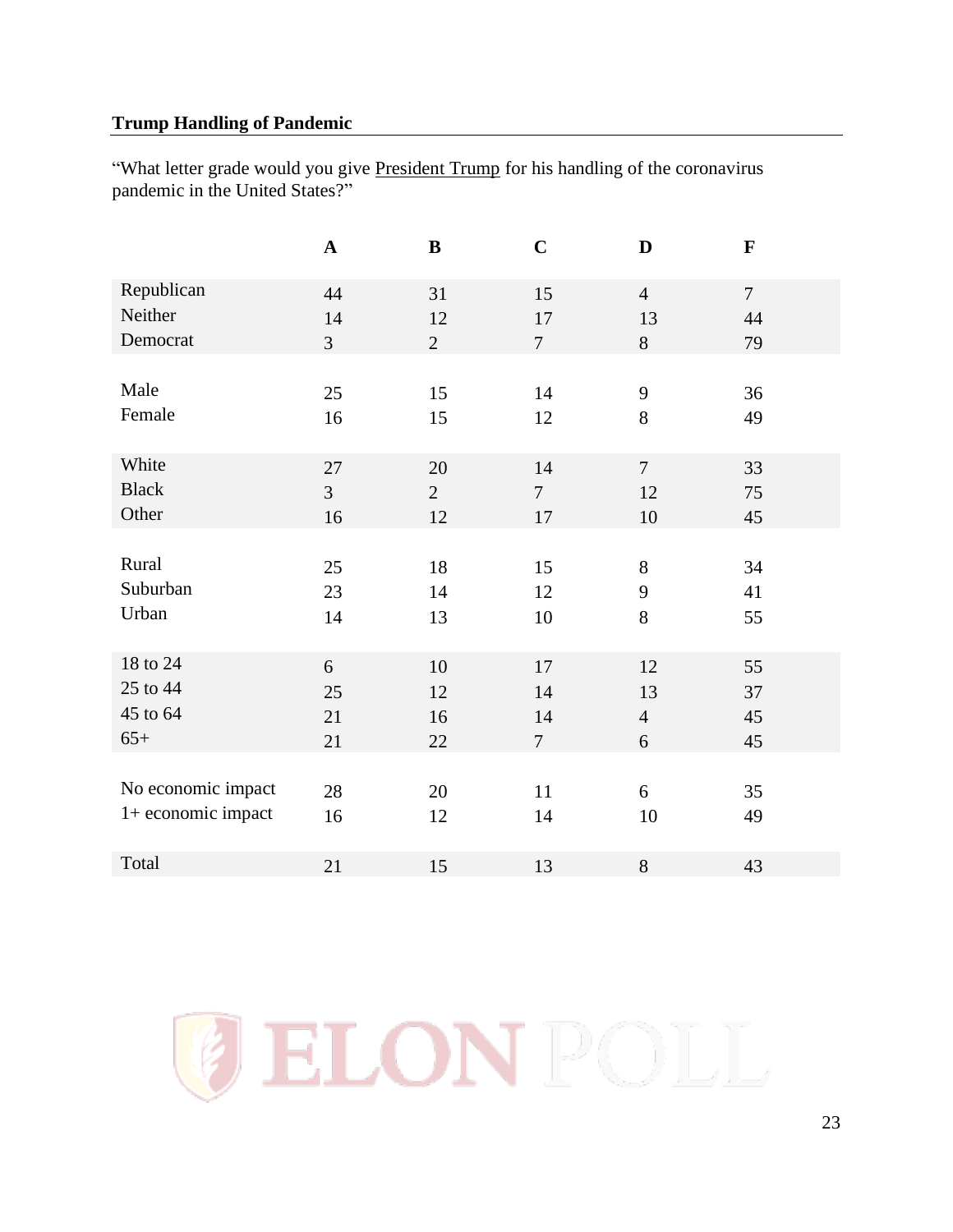## <span id="page-23-0"></span>**Cooper Handling of Pandemic**

"What letter grade would you give Governor Roy Cooper for his handling of the coronavirus pandemic in the United States?"

|                    | $\mathbf A$ | $\, {\bf B}$ | $\mathbf C$ | D  | $\mathbf F$ |
|--------------------|-------------|--------------|-------------|----|-------------|
| Republican         | 15          | 21           | 25          | 16 | 23          |
| Neither            | 13          | 24           | 29          | 16 | 18          |
| Democrat           | 25          | 31           | 29          | 9  | 6           |
|                    |             |              |             |    |             |
| Male               | 19          | 26           | 25          | 13 | 16          |
| Female             | 16          | 25           | 30          | 14 | 15          |
|                    |             |              |             |    |             |
| White              | 17          | 25           | 27          | 14 | 17          |
| <b>Black</b>       | 18          | 25           | 31          | 13 | 13          |
| Other              | 22          | 26           | 27          | 13 | 12          |
|                    |             |              |             |    |             |
| Rural              | 17          | 25           | 26          | 16 | 16          |
| Suburban           | 16          | 25           | 27          | 15 | 17          |
| Urban              | 20          | 26           | 30          | 11 | 14          |
|                    |             |              |             |    |             |
| 18 to 24           | 10          | 16           | 37          | 19 | 17          |
| 25 to 44           | 18          | 25           | 29          | 12 | 17          |
| 45 to 64           | 18          | 27           | 27          | 13 | 14          |
| $65+$              | 22          | 28           | 20          | 15 | 15          |
|                    |             |              |             |    |             |
| No economic impact | 15          | 28           | 25          | 14 | 19          |
| 1+ economic impact | 20          | 23           | 30          | 14 | 13          |
|                    |             |              |             |    |             |
| Total              | 18          | 25           | 28          | 14 | 15          |

ELON POLL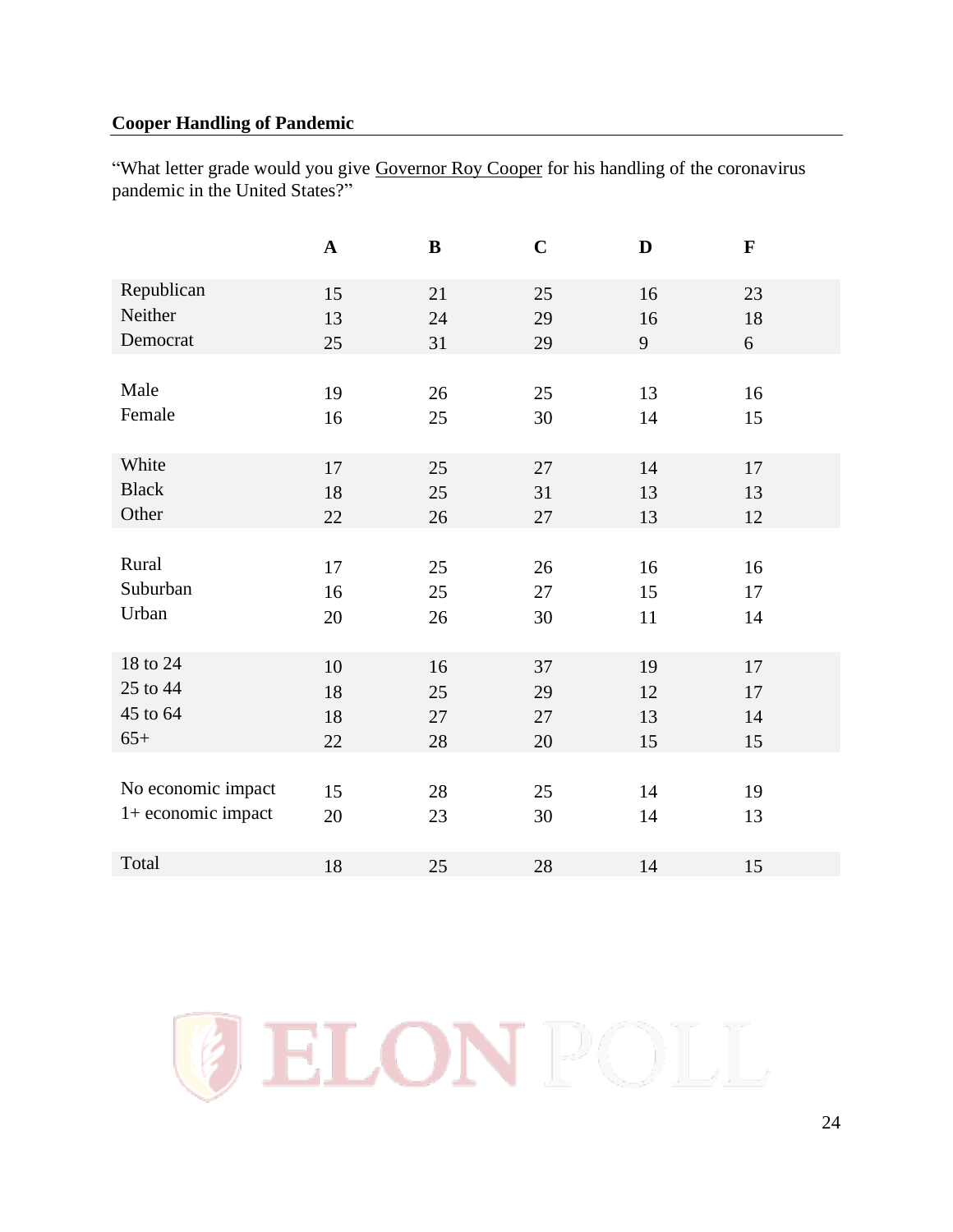#### <span id="page-24-0"></span>**COVID-19 Restrictions**

"Overall, would you say the state of North Carolina's rules and restrictions around coronavirus have been too restrictive, not restrictive enough or about right?"

|                    | Too restrictive | Not restrictive<br>enough | About right |
|--------------------|-----------------|---------------------------|-------------|
| Republican         | 49              | 23                        | 28          |
| Neither            | 25              | 33                        | 42          |
| Democrat           | 10              | 47                        | 43          |
|                    |                 |                           |             |
| Male               | 35              | 29                        | 37          |
| Female             | 22              | 39                        | 39          |
|                    |                 |                           |             |
| White              | 34              | 29                        | 37          |
| <b>Black</b>       | 9               | 47                        | 44          |
| Other              | 28              | 41                        | 31          |
|                    |                 |                           |             |
| Rural              | 31              | 36                        | 33          |
| Suburban           | 30              | 30                        | 41          |
| Urban              | 24              | 35                        | 41          |
|                    |                 |                           |             |
| 18 to 24           | 18              | 46                        | 36          |
| 25 to 44           | 30              | 37                        | 33          |
| 45 to 64           | 27              | 33                        | 40          |
| $65+$              | 32              | 25                        | 43          |
|                    |                 |                           |             |
| No economic impact | 35              | 27                        | 38          |
| 1+ economic impact | 24              | 39                        | 38          |
|                    |                 |                           |             |
| Total              | 28              | 34                        | 38          |

ELON POLI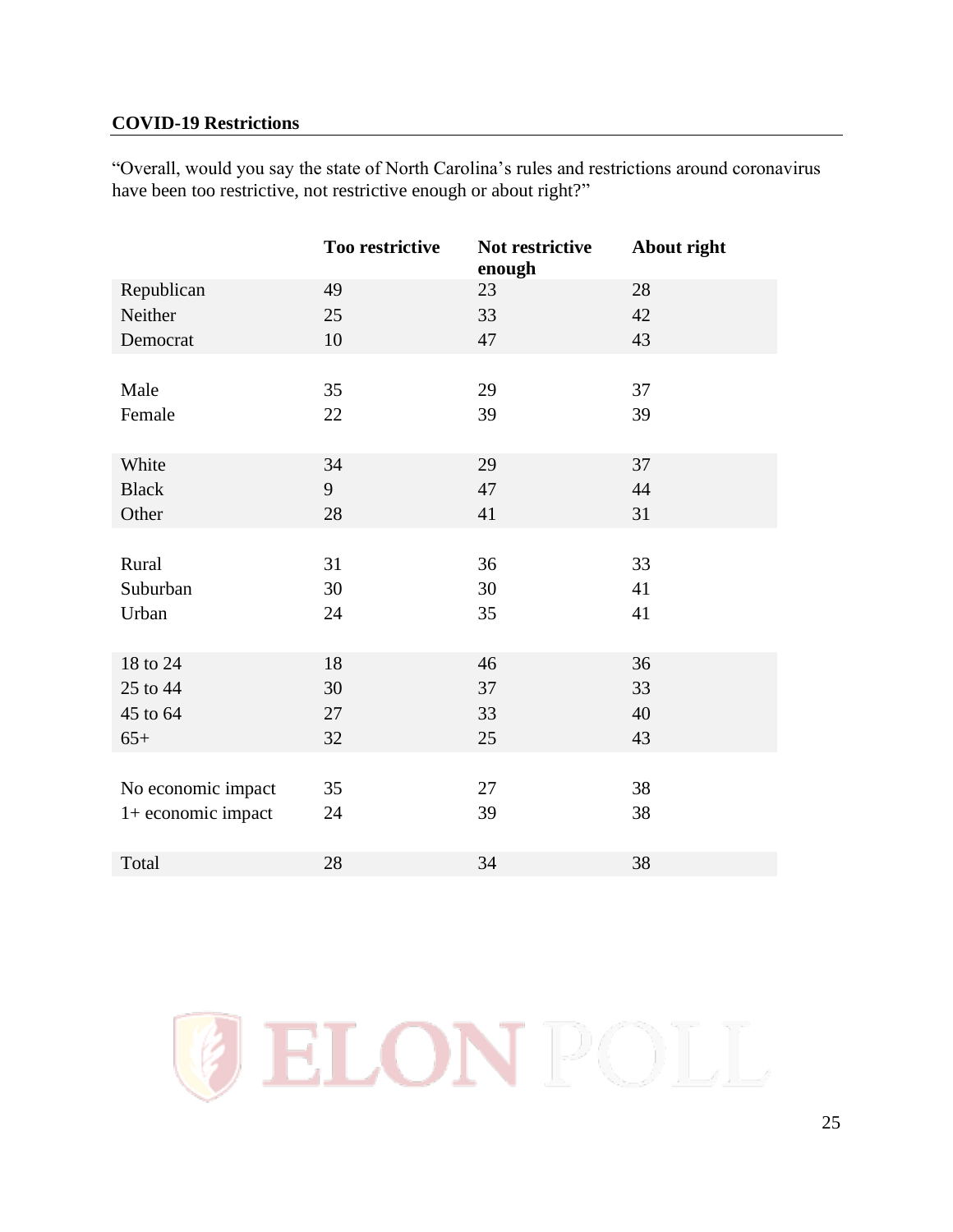## <span id="page-25-0"></span>**Level of Comfort Going Out**

Note: This variable was created by adding together responses to questions about how comfortable respondents feel going out to eight different places. Those with a higher score on this variable were more likely to say they feel "extremely comfortable" going out to various places.

|              | <b>High</b> | <b>Moderate</b> | Low |
|--------------|-------------|-----------------|-----|
| Republican   | 48          | 29              | 23  |
| Neither      | 30          | 35              | 35  |
| Democrat     | 19          | 34              | 47  |
|              |             |                 |     |
| Male         | 37          | 31              | 33  |
| Female       | 29          | 34              | 37  |
|              |             |                 |     |
| White        | 35          | 30              | 35  |
| <b>Black</b> | 20          | 42              | 38  |
| Other        | 39          | 32              | 29  |
|              |             |                 |     |
| Rural        | 37          | 29              | 34  |
| Suburban     | 36          | 34              | 30  |
| Urban        | 25          | 36              | 39  |
|              |             |                 |     |
| 18 to 24     | 36          | 46              | 18  |
| 25 to 44     | 39          | 33              | 29  |
| 45 to 64     | 31          | 30              | 39  |
| $65+$        | 22          | 29              | 48  |
|              |             |                 |     |
| Total        | 33          | 33              | 35  |

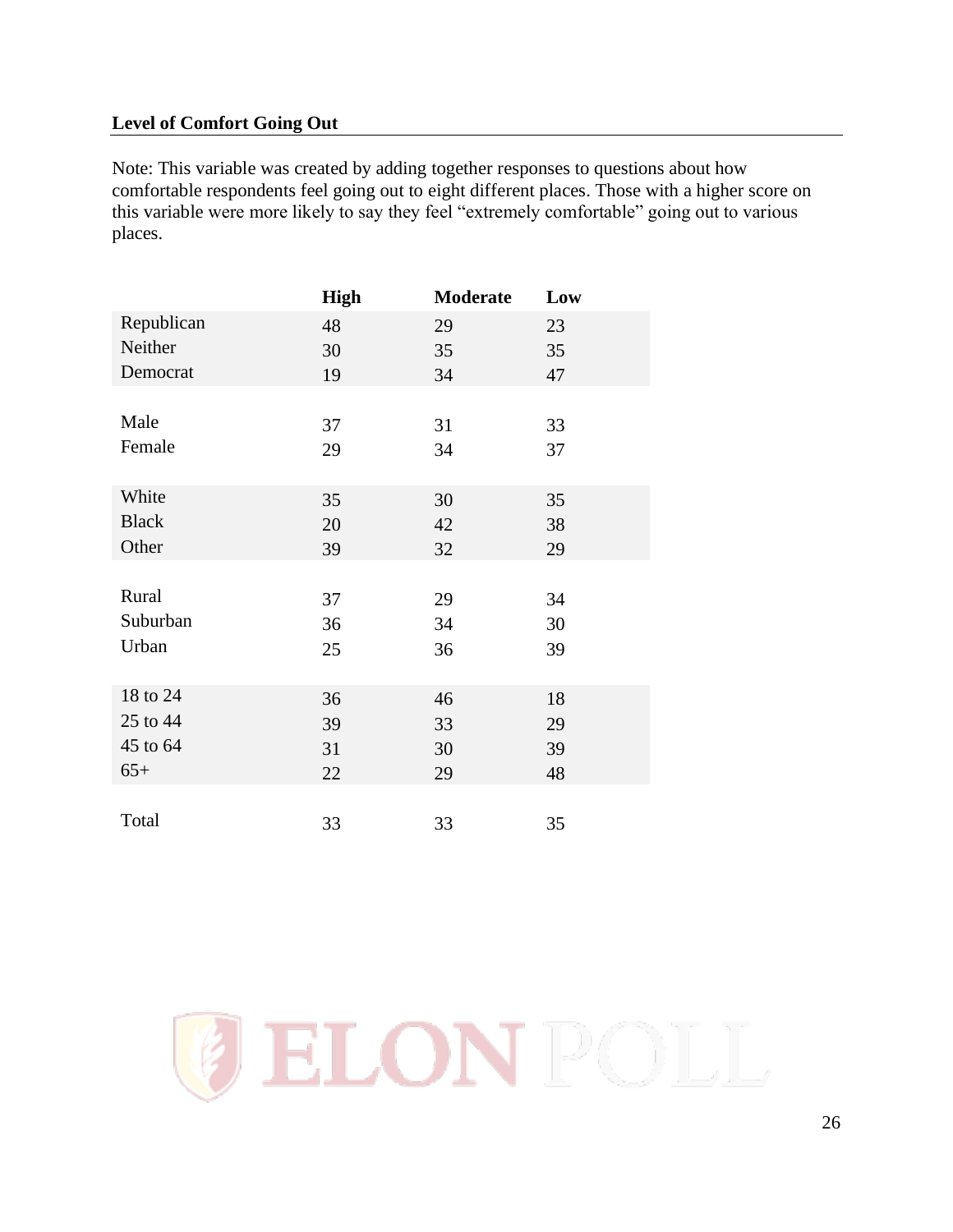## <span id="page-26-0"></span>**COVID-19 Vaccine**

|                        | Yes | N <sub>0</sub> | It depends | Not sure |
|------------------------|-----|----------------|------------|----------|
| Republican             | 43  | 26             | 24         | 8        |
| Neither                | 24  | 27             | 37         | 11       |
| Democrat               | 33  | 22             | 37         | 8        |
|                        |     |                |            |          |
| Male                   | 42  | 20             | 31         | $\tau$   |
| Female                 | 25  | 29             | 35         | 11       |
|                        |     |                |            |          |
| White                  | 38  | 22             | 32         | 8        |
| <b>Black</b>           | 18  | 32             | 39         | 11       |
| Other                  | 30  | 31             | 30         | 9        |
|                        |     |                |            |          |
| Rural                  | 33  | 26             | 32         | 9        |
| Suburban               | 31  | 30             | 31         | 8        |
| Urban                  | 35  | 20             | 35         | 9        |
|                        |     |                |            |          |
| 18 to 24               | 21  | 29             | 40         | 10       |
| 25 to 44               | 37  | 31             | 24         | $\tau$   |
| 45 to 64               | 27  | 25             | 39         | 9        |
| $65+$                  | 44  | 12             | 33         | 11       |
|                        |     |                |            |          |
| High comfort going out | 36  | 34             | 21         | 9        |
| Moderate               | 32  | 21             | 37         | 10       |
| Low                    | 33  | 19             | 40         | $\tau$   |
|                        |     |                |            |          |
| Flu shot every year    | 50  | 9              | 35         | 6        |
| Almost every year      | 41  | 16             | 34         | 8        |
| Some years             | 27  | 22             | 41         | 10       |
| Almost never           | 22  | 30             | 33         | 15       |
| Never                  | 8   | 55             | 26         | 11       |
|                        |     |                |            |          |
| Total                  | 33  | 25             | 33         | 9        |

LOI

 $\blacktriangledown$ 

"If a COVID-19 vaccine is approved by the FDA, do you plan to take it?"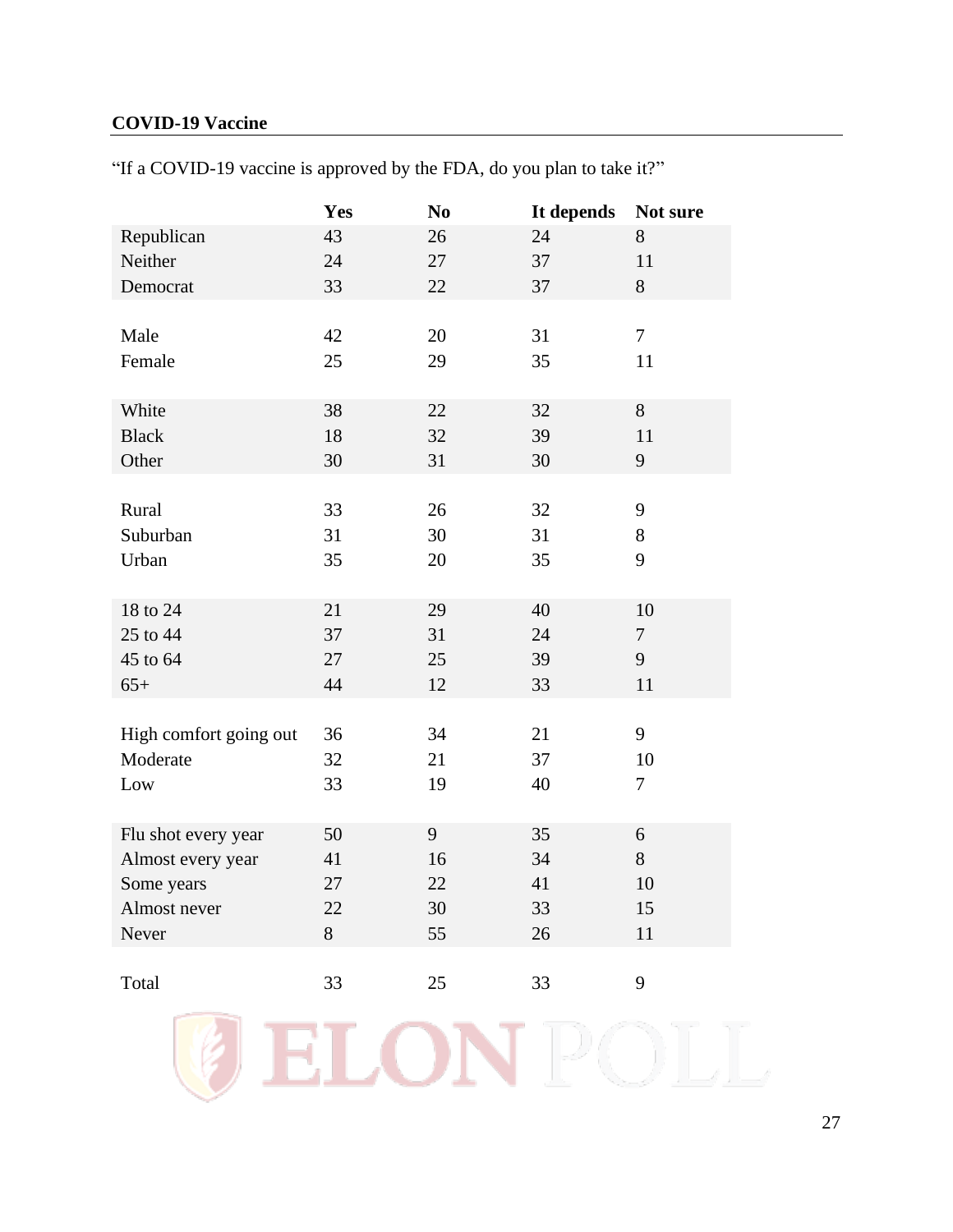## <span id="page-27-0"></span>**Mental Health**

Note: This variable was created by adding together responses to the four questions about respondent's emotional well-being over the past month. Those classified as having "good" mental health were less likely to report being depressed, anxious, or lonely, and more likely to report feeling hopeful about the future.

|                    | Good | Moderate | Poor |
|--------------------|------|----------|------|
| Republican         | 37   | 33       | 30   |
| Neither            | 29   | 29       | 42   |
| Democrat           | 23   | 36       | 41   |
|                    |      |          |      |
| Male               | 35   | 31       | 34   |
| Female             | 25   | 34       | 41   |
|                    |      |          |      |
| White              | 32   | 32       | 36   |
| <b>Black</b>       | 29   | 35       | 35   |
| Other              | 19   | 31       | 50   |
|                    |      |          |      |
| Rural              | 29   | 35       | 36   |
| Suburban           | 32   | 33       | 36   |
| Urban              | 29   | 30       | 41   |
|                    |      |          |      |
| 18 to 24           | 18   | 30       | 52   |
| 25 to 44           | 21   | 35       | 44   |
| 45 to 64           | 34   | 32       | 35   |
| $65+$              | 45   | 33       | 22   |
|                    |      |          |      |
| No economic impact | 47   | 32       | 21   |
| 1+ economic impact | 19   | 33       | 48   |
|                    |      |          |      |
| Caregiver          | 22   | 36       | 42   |
| Not a caregiver    | 35   | 30       | 34   |
|                    |      |          |      |
| Total              | 30   | 33       | 37   |

ELON

28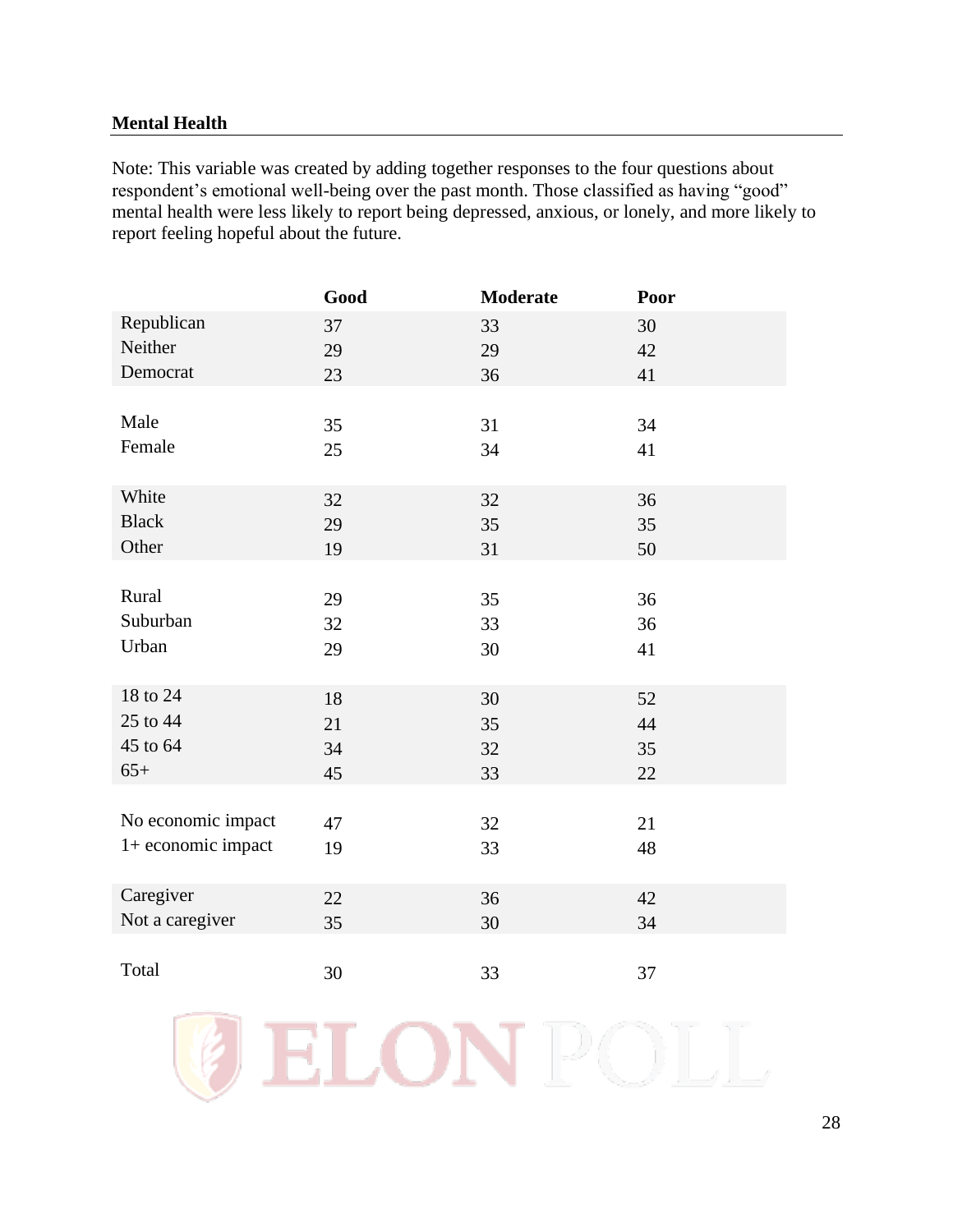

# <span id="page-28-0"></span>**Methodological Information**

| Mode:                     | Online                                                 |
|---------------------------|--------------------------------------------------------|
| Population:               | N.C. Residents, ages $18+$                             |
| Dates in the field:       | October 9-11, 2020                                     |
| Sample Size:              | 1,382                                                  |
| Credibility Interval      | $+/- 2.9%$                                             |
| Weighting Variables (NC): | Age, Gender, Race, Hispanic, Education, County Density |

#### *Procedure*

The Elon University Poll used an online sample provided by Lucid, LLC. Respondents were recruited for this sample from many sample providers in the Lucid marketplace and received small amounts of compensation in exchange for their opinions. The survey was not an openlinked posted on social media, but rather was by direct invitation to a very large national pool of people who agree to take online surveys. More information about the Lucid marketplace and quality tests are available [here.](https://luc.id/quality/) Quotas on race, Hispanic ethnicity, sex, and age were applied prior to online survey commencement.

Online interviews were included in the final dataset if respondents spent a minimum length of time on the interview and particular sections, and if a respondent progressed through the entire survey. Open-ended online responses were individually inspected by the poll directors, who then deleted thirteen cases that were invalid. Respondents were recruited to the survey with a generic description about coronavirus.

#### *Credibility Interval*

Unlike a traditional random digit-dial telephone survey, online surveys do not have traditional margin of errors. Nonprobability quota samples like these do not adhere to assumptions of random selection. To account for uncertainty inherent in any sample-based research design, we provide a credibility interval. More information about this technique can be found [here.](https://www.aapor.org/Education-Resources/Election-Polling-Resources/Margin-of-Sampling-Error-Credibility-Interval.aspx) The credibility interval was calculated by inflating traditional confidence intervals by a design effect calculated using the squared sum of weights. For this North Carolina sample, this means: (1.08 \* 2.64= 2.85). We round these values up for presentation of results. As with all surveys, total survey error often exceeds sampling error.

#### *Support for Transparency*

The Elon University Poll supports transparency in survey research and is a charter member of the American Association for Public Opinion Research Transparency Initiative, which is a program promoting openness and transparency about survey research methods and operations among survey research professionals and the industry. All information about the Elon University Poll that we release to the public conforms to reporting conventions recommended by the American Association for Public Opinion Research and the National Council on Public Polls.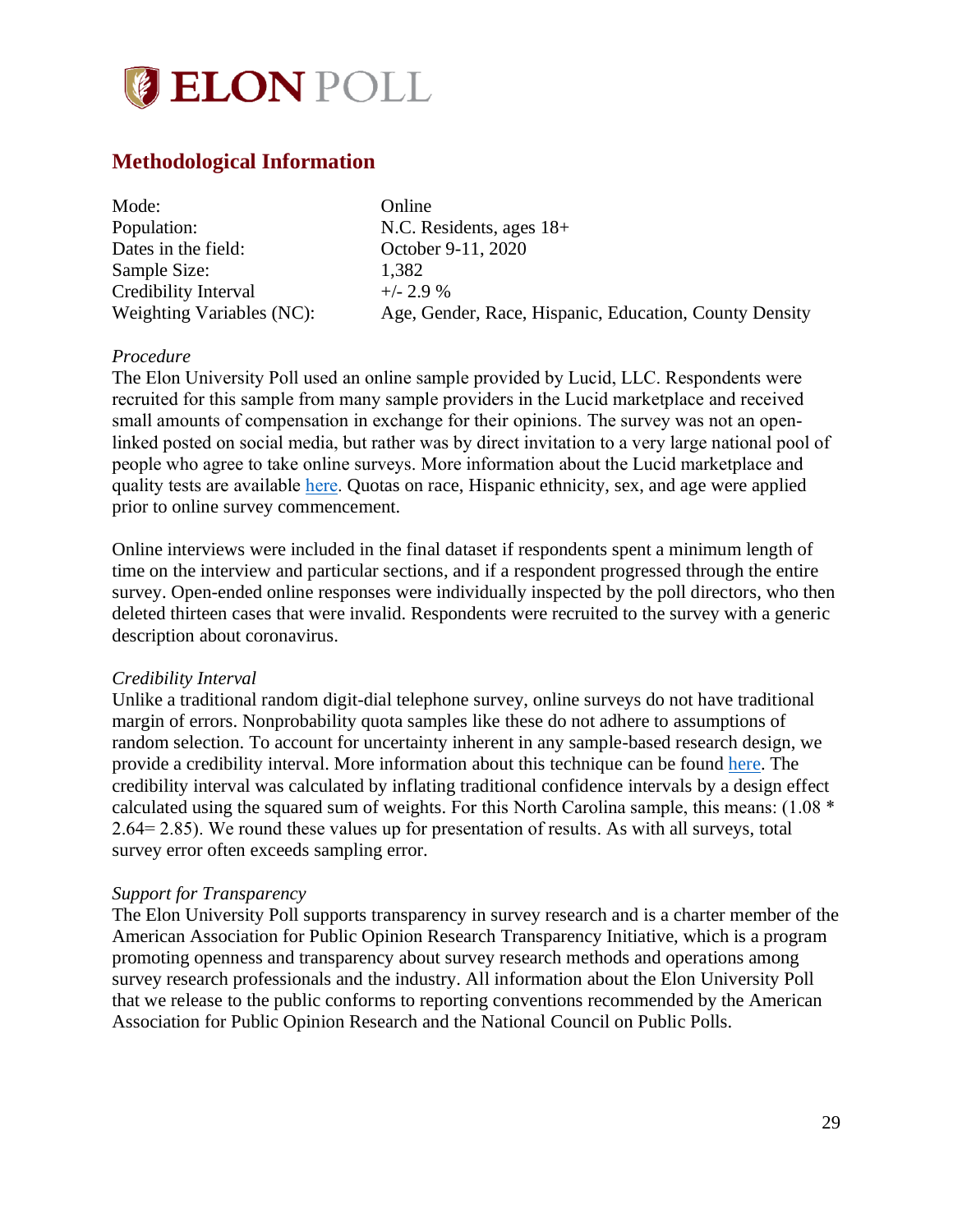

# <span id="page-29-0"></span>**Weighting Information**

Weights were generated in Stata using a technique known as iterative proportional fitting, also known as raking. Population values were obtained from the U.S. Census. The weight variable was calculated based on the variables in the table below.

|                     | <b>Population</b><br>$\frac{0}{0}$ | Unweighted<br>$\frac{0}{0}$ | Weighted<br>$\frac{0}{0}$ |
|---------------------|------------------------------------|-----------------------------|---------------------------|
| 18-24               | 13                                 | 10                          | 13                        |
| $25 - 44$           | 34                                 | 36                          | 34                        |
| $45 - 64$           | 34                                 | 37                          | 34                        |
| $65+$               | 20                                 | 16                          | 20                        |
| Male                | 48                                 | 43                          | 48                        |
| Female              | 52                                 | 57                          | 52                        |
| White               | 67                                 | 69                          | 67                        |
| <b>Black</b>        | 21                                 | 19                          | 21                        |
| Other               | 12                                 | 12                          | 12                        |
| Hispanic            | 9                                  | 5                           | 9                         |
| Not Hispanic        | 91                                 | 95                          | 91                        |
| < Bachelor's        | 70                                 | 58                          | 70                        |
| Bachelor's or more  | 30                                 | 42                          | 30                        |
| <b>Rural County</b> | 39                                 | 43                          | 39                        |
| Suburban            | 25                                 | 26                          | 25                        |
| Urban               | 36                                 | 31                          | 36                        |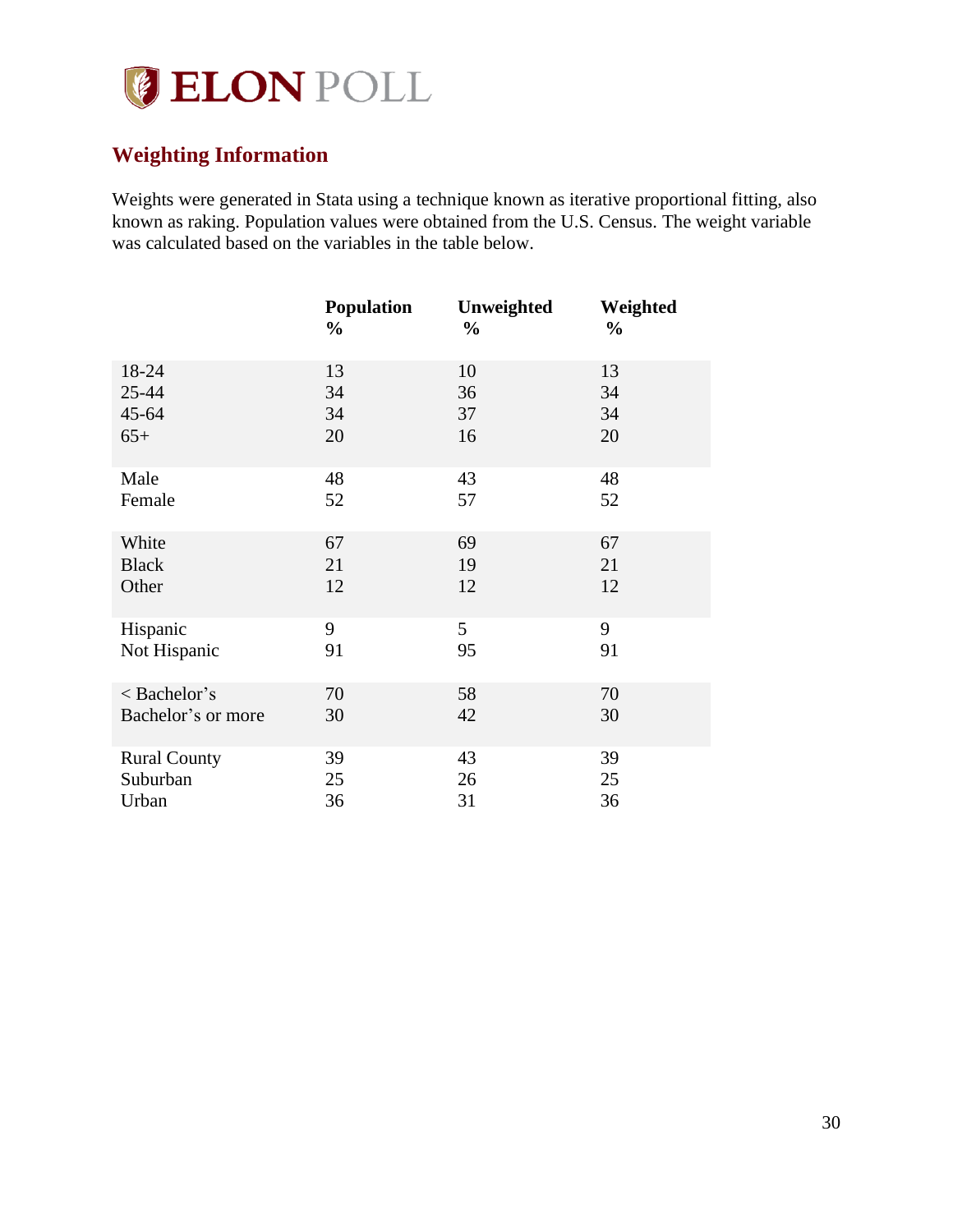

# <span id="page-30-0"></span>**Frequently Asked Questions**

#### **1. Who pays for the Elon University Poll?**

Elon University fully funds the Elon University Poll. The poll operates under the auspices of the College of Arts and Sciences at Elon University, led by Dean Gabie Smith. The Elon University administration, led by Dr. Connie Ledoux Book, president of the university, fully supports the Elon University Poll as part of its service to the community. Because of this generous support, the Elon University Poll does not engage in any contract work. This permits the Elon University Poll to operate as a neutral, non-biased, non-partisan resource.

### **2. Does the Elon University Poll favor a certain party?**

The Elon University Poll is an academic, non-partisan survey research organization. We do not engage or work with any political candidates or parties. We employ best practices to ensure the results are not biased.

### **3. Did you weight the data?**

Yes. We apply weights to the data. For this survey, we generated results using raking based on U.S. Census data. For more details, see the Weighting Information above.

### **4. What are the advantages and disadvantages of online surveys over traditional randomdigital dial surveys?**

Traditional telephone surveys have a clear advantage over online surveys such as this in that assumptions of equal probability of selection are more appropriate. Furthermore, online surveys do not capture opinions of respondents who lack internet access.

However, our opinion is that [declining telephone response rates](http://www.pewresearch.org/fact-tank/2019/02/27/response-rates-in-telephone-surveys-have-resumed-their-decline/) and the growth in online sample pool sizes have narrowed quality differences between the two modes. In the case of this survey, we hoped to capture opinions related to a breaking news item. An online survey enabled us to quickly gather a large enough sample size to make inferences about the U.S. population. Additionally, like many college students, our student survey interviewers are not on campus at this time.

Additional information about opt-in surveys in general is available from AAPOR and the [Pew Research Center.](http://www.pewresearch.org/fact-tank/2018/08/06/what-are-nonprobability-surveys/)